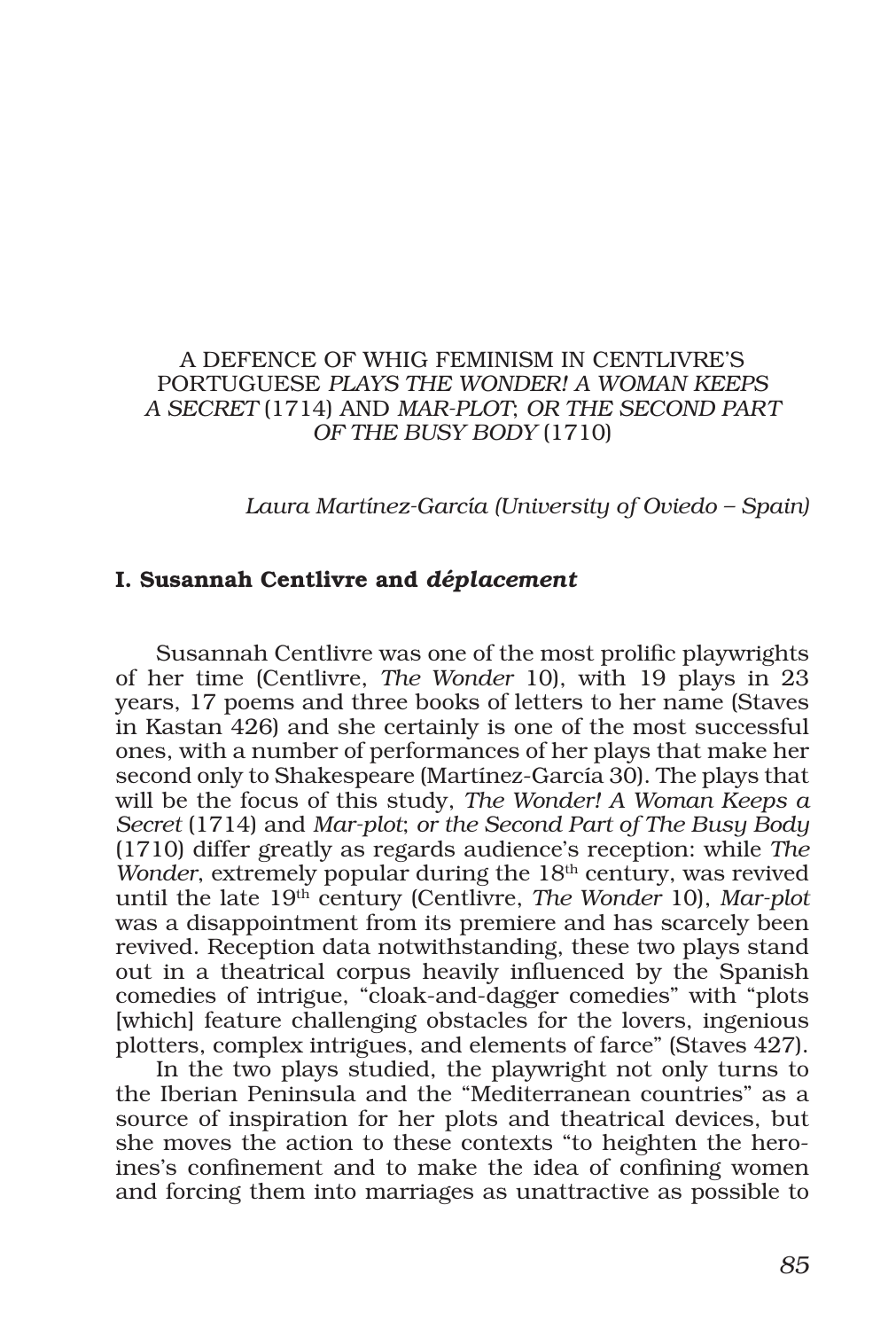an English audience" (Staves 427). This technique, this *déplacement* (Puga, "A Lisboa Católica" 113; Puga, "Entre O Terreiro Do Paço" 325) works not just as a criticism against these unfair Roman Catholic practices, but "as a means of criticising the British society of the time, for many were the men and women that could identify themselves with what they saw onstage" (Martínez-García 192): the playwright may locate the action in the exotic streets of Lisbon, but the situations resonate with her audiences. Thus, Centlivre manages a veiled criticism of "a suposta liberdade feminina inglesa e, logo, também a crítica social à realidade britânica, que é assim desfamiliarizada através da técnica do *déplacement*" (Puga, "Entre O Terreiro Do Paço" 325).

This paper argues that this *déplacement* works not just as a commentary on a society that prides itself on being a nation "in love with Liberty" (Centlivre, *The Wonder* 48) but as the most plausible scenario for the defence of the author's Whig politics and mercantilism. Portugal, then, not only works as a distancing device, but as the only logical setting: if all three nations (British, Spanish and Portuguese) were to meet in one place, that would be Lisbon, the trading capital of the Anglo-Portuguese alliance, a neutral battleground where two opposing social systems collide: on one side, what Foucault came to call the "deployment of alliance: a system of kinship ties, of transmission of names and possessions" (Foucault 106) represented by Spain and Portugal and their strict Roman Catholic ideas. On the other side, Britain, representing the "deployment of sexuality" (Foucault 106) advocating for more freedom and equality amongst genders and social classes. This paper will focus on Lisbon's double role in the play: a mirror in which British audiences can see their best and worst features reflected and the arena in which Centlivre's Whig sympathies and her defence of the merchants contest and challenge the outdated Roman Catholic notions of kinship, bloodlines and marriage; to that end, the actual relationship between both countries will be first studied, to then proceed with an analysis of Centlivre's construction of Portuguese and British characters and of the ways in which her passionate Liberal ideals filter through.

### II. Setting the scene: the Anglo-Portuguese Alliance and the War of Spanish Succession

Although a primitive commercial pact seems to have been struck some time during the  $12<sup>th</sup>$  century, thanks to the "convenient position of Portugal as a stopping place for ships sailing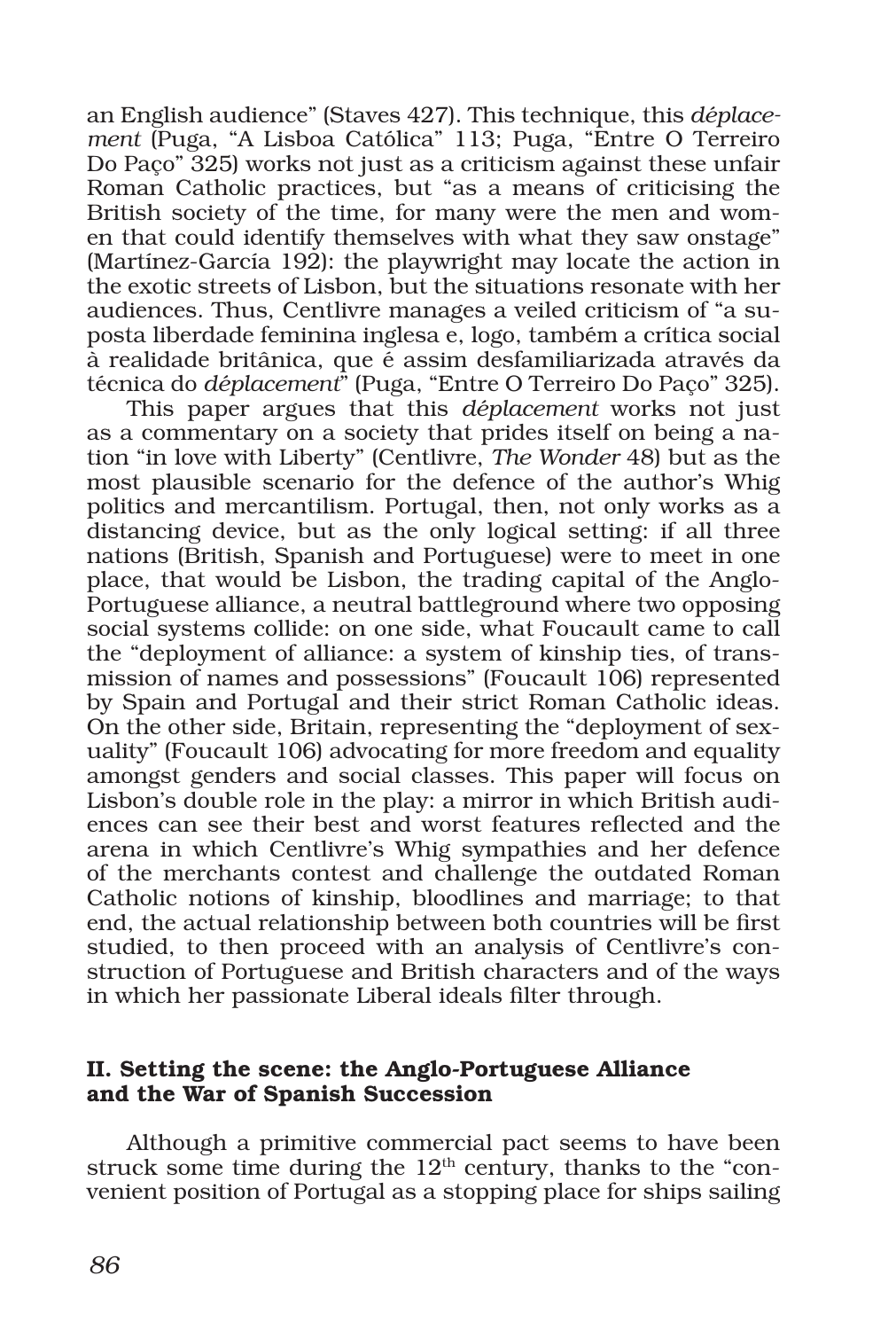to the Holy Land, which made it possible for the English to help the early Portuguese kings in their long struggle with the Moors" (Shillington 109), the Anglo-Portuguese Alliance can be traced back as far as 1386 when "the first formal treaty of all between Great Britain and Portugal was signed" (Caldwell 149). The Treaty of Windsor, signed on May  $9<sup>th</sup>$  1386, was the starting point of a union between two nations that would last well into our days, with the exception of a time when "it was in abeyance (…) during the reign of Elizabeth and (…) a brief interruption in the time of Cromwell" (Prestage 69). The economic implications of this partnership are quite clear for "the prosperity of Britain in the  $19<sup>th</sup>$  century was in great part due to the commercial expertise and efforts of the merchants in earlier times" (Shaw xi), but the political and social aspects of the longest standing coalition between two countries (Prestage 69) are less easy to grasp.

As regards politics, the Alliance underwent several revisions and it seems that "whenever the alliance is renewed (…) Portugal enters into special temporary agreements related to the particular emergency" (Caldwell 150). In 1654, for instance, "Article I forbade either party from adhering to any war, counsel or treaty to the damage of the other" (Shaw 9) a precaution against attacks from Spain. After some years of uncertainty, came the War of the Spanish Succession (1701) with Portugal first siding with Spain against Britain. Still, after the signing of the Methuen Treaty, ensuring exclusive trading rights for both countries, Portugal joined Britain in a war that "ended with the signing of the Peace of Utrecht in 1714" (Shaw 19), the year *The Wonder* was premiered (Lock 98).

The social implications of the pact are also quite remarkable; as two cultures that rested upon extremely different value systems, co-existence was sometimes awkward. One of the main differences between both societies was the diverging religions that dominated it, represented in our plays as "os binómios (…) o Português católico e o Inglês protestante" (Puga, "A Lisboa Católica" 116) and the contrasting principles that ruled them. By the 1700s "trade was not considered demeaning and younger sons of gentry and aristocracy were frequently apprenticed to merchants for a fee" (Shaw 3) amongst liberals in Britain. This idea was related not only to Protestant self-improvement and a strong work ethic, but also to Whig politics of equality. Portugal, as a traditionally Roman Catholic nation, looked less favourably on these practices and "aristocrats and *fidalgos* were forbidden to trade" (Shaw 4), since it was deemed to be below them: in Portugal, and by extension Spain, the lines separating the social classes were very clearly drawn and they seemed to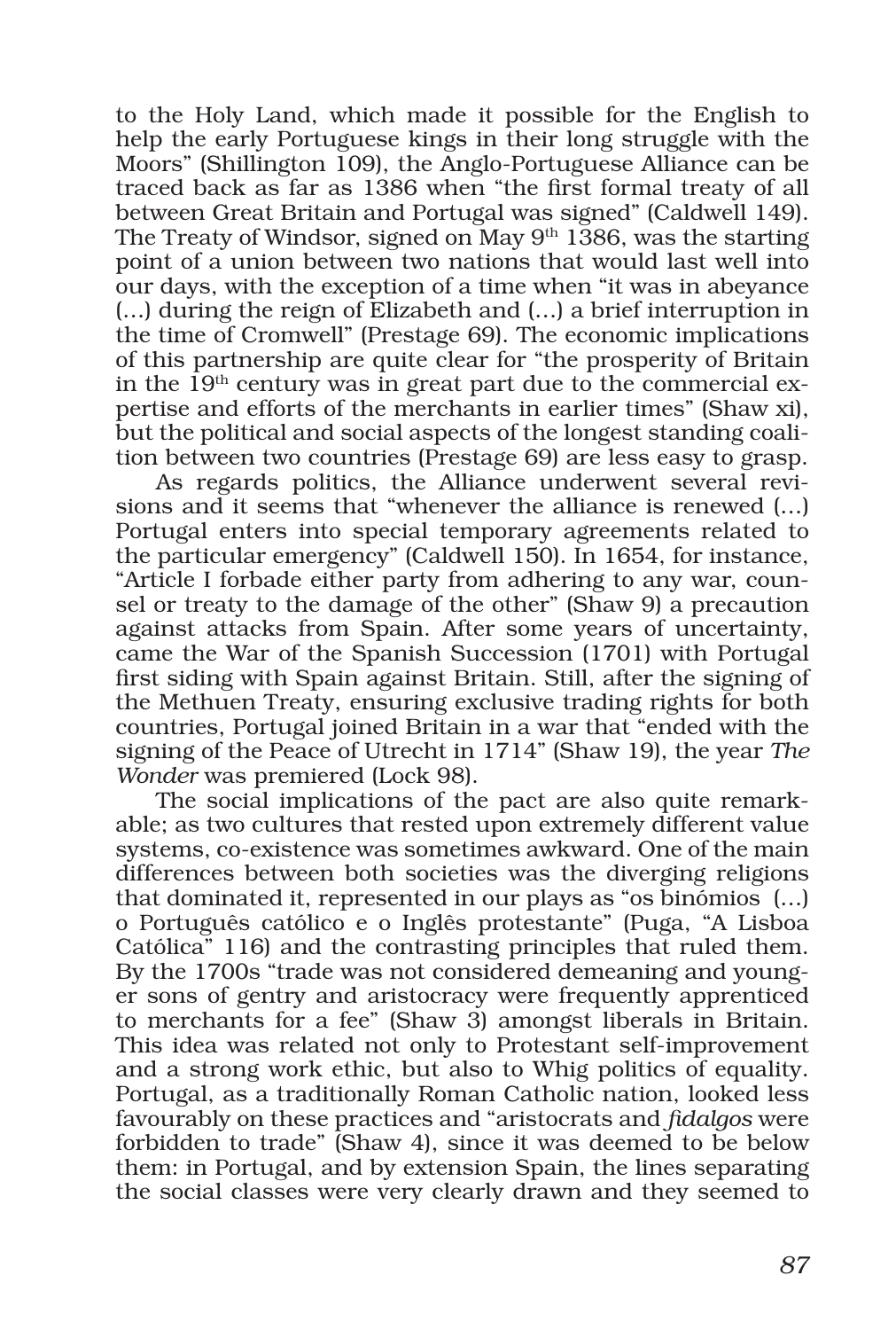be quite immobile, unlike in Britain, were Protestantism argued that through sheer hard-work and self-discipline, one could rise in the ranks of society. The general belief was that the Roman Catholic nations were stricter in their morals and beliefs, allowing for less freedom, while the British Protestant nation was seen as a place of liberty. The cultural shock that the coexistence of such different systems brought about, caused puzzlement in the population, but it also generated a fascinating exchange of ideas as portrayed in Centlivre's work.

The playwright uses Lisbon as the battle ground where two opposing systems engage with each other in a battle for supremacy: on the one hand, the strict Roman Catholic ideas represented by Spain and Spanish characters, representative of the deployment of alliance, with its insistence on tradition, the maintenance of the purity of bloodlines and the honour of the family using any means necessary.

On the other side we find the Protestant Whig ideas, representative of the deployment of sexuality, defending the unfair treatment worthy Portuguese merchants are receiving and extolling the virtues of British merchant women, thus preaching equality between the sexes and advocating for the improvement of one's social position through honest and hard work. The transplant of the action to Lisbon helps add emphasis to these ideas and allows Centlivre some safe distance to put forward the thesis that, in Britain, not only are intelligent and capable women like Isabinda, unfairly judged by chastity rather than actions, but that worthy men like Frederick are being excluded from positions of power because of Britain's inability to let go of outdated notions of honour. In this sense, Centlivre's main premise is that merchant classes have a superior system of values based on Whig ideologies of freedom, respect and selfimprovement, which is, in her eyes, not only fairer, but more rational and inclusive.

## III. (Dis)honourable manhood: "Bloody-minded Spaniards" and gentleman merchants

In her Portuguese plays, Centlivre divides her characters in two clearly defined groups, not based on their nationalities, but rather according to their ideas on the nature of honour: on the one hand, those who attempt to perpetuate the notion that "honour was deeply connected to lineage and family inheritance" (Martínez-García 105) arguing it "was not (…) an individual possession, but (…) belonging to the collective of the family (…) [so]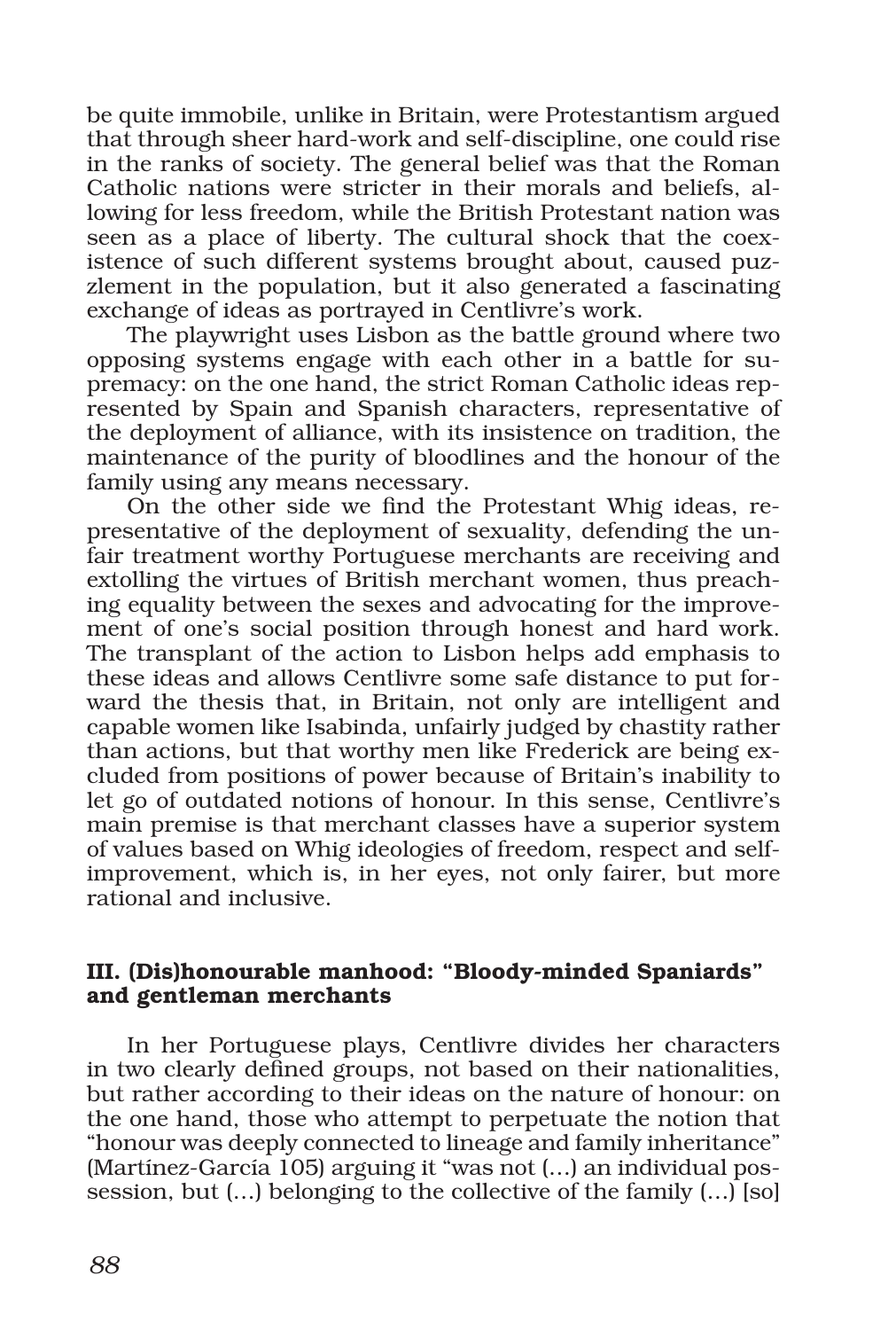an affront to one member of a family was seen as an insult and challenge to the honour of the whole household" (Foyster 1999: 32). This notion, typical of the deployment of alliance, would justify the intervention of fathers, husbands and brothers if and when affairs of the heart interfere with their claim to honour and manhood or threaten the century-long honourability of the family. The other group portrayed in these plays, and which is the vehicle for Centlivre's liberal ideas, is composed of characters who belong to the mercantilist classes and who claim that honour "to be regarded as a reward for individual virtue" (Foyster 35) rather than an inherited family possession.

Having both groups of characters interacting and confronting each other in a "distant" battlefield (Lisbon), Centlivre deconstructs and contests the antiquated ideas about honour, blood and lineage that still existed in Britain, showing audiences that these outdated notions are not only unfair but completely unfounded: in both plays Centlivre presents audiences with two Grandees of Portugal who use the word 'honour' insistently, misusing and abusing the term. What is more, through their unfair treatment of others and violent stubbornness, they turn the term into an empty word, devoid of all real value. It will be two merchants, Frederick and Isabinda, who will demonstrate the true meaning of honour, coupled with a moral superiority that does not depend on rank or gender.

The first group of characters, typically, "believed that the good name of the family could be preserved though advantageous marriages, thus establishing connections with other "honourable" houses, an insurance that the good name of the family would be carried onto future generations" (Martínez-García 106). Such is the case of Don Lopez in *The Wonder*, who has tried, and failed, to secure such a union for his son Felix and whom we find in the opening scene talking to his son's best friend Frederick, a wealthy merchant who, as it will be discussed later on, should be the real "hero" of this play. With just this conversation we can immediately get a sense of who Don Lopez is and to what extent he adheres to the principles of the deployment of alliance, a fact that seems to make him, according to the ideas of the age, more Spanish than Portuguese. As the figurehead of such system, he "believes honour is the privilege of a small number of families that have managed to maintain their status generation after generation" (Martínez-García 359), rather than acquired through hardwork.

Thus, although he does appreciate Frederick's friendship with his son Don Felix, he does not recognise him as a gentleman, due to his humble origins: "I am not ignorant of the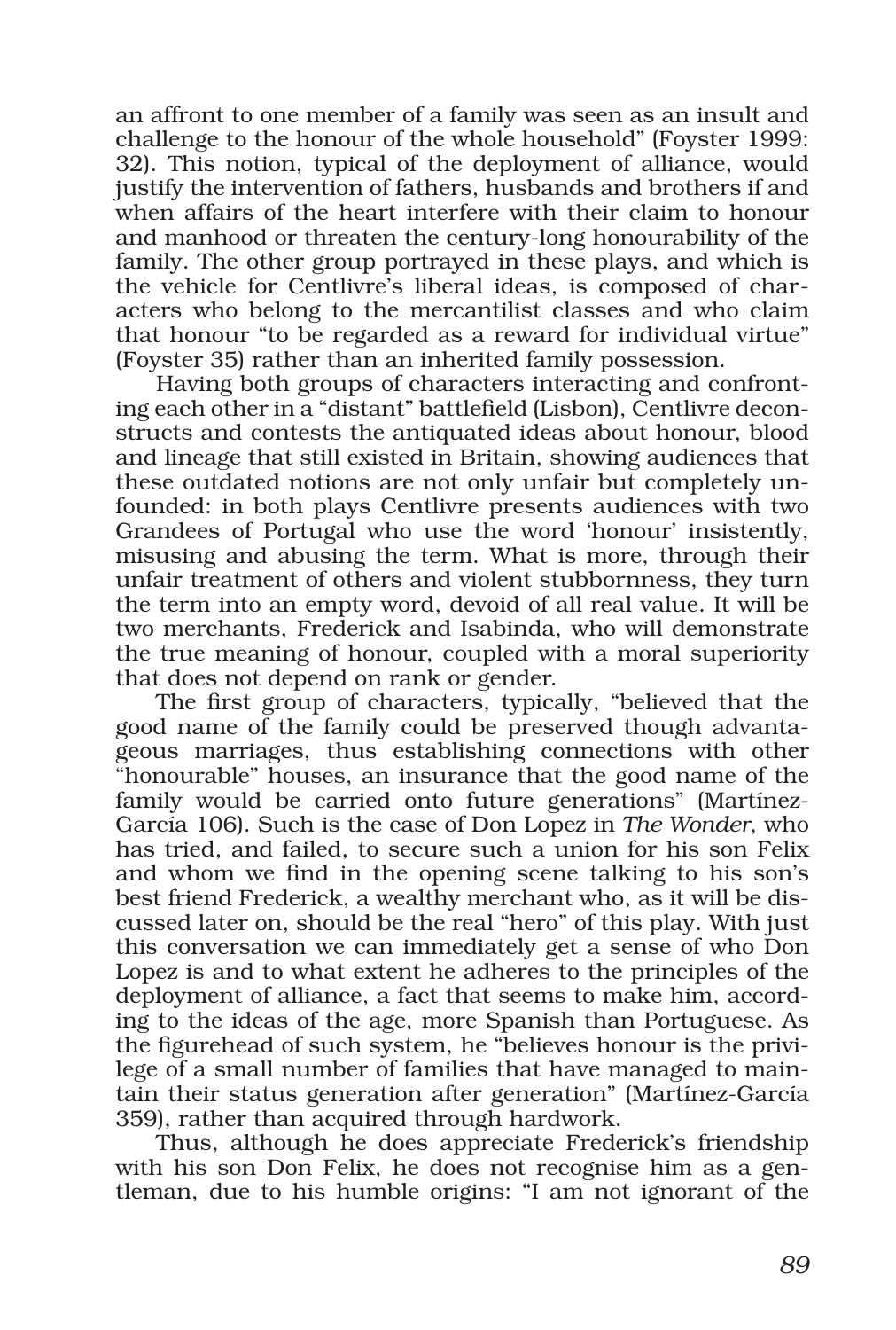friendship between my son and you. I have heard him commend your morals, and lament your want of noble birth" (Centlivre, *The Wonder* 47). This idea is so ingrained in Portuguese and Spanish societies that even Frederick himself seems to believe it: "That's nature's fault, my Lord. It is some comfort not to owe one's misfortunes to one's self, yet it is impossible not to want noble birth" (Centlivre, *The Wonder* 47). Still, his polite responses contrast greatly with Don Lopez's rude remarks and cruel insistence on Frederick's lack of rank and of honour, "'Tis a pity indeed such excellent parts as you are master of, should be eclipsed by mean extraction" (Centlivre, *The Wonder* 47). Don Lopez's lack of sympathy comes from his belief that he and his son are better men than Frederick by virtue of their title and birth and that they are privy to a unique sense of honour that merchants do not only not share, but are unable to apprehend. For her part, Centlivre will show that this idea of "honour" at the heart of the lives of these aristocrats is not just outdated, but completely unfair and opposed to the notions of honour that both the author and her merchants live by. Don Lopez soon tells Frederick of his plan to marry his daughter to a rich Spanish merchant; he, like many aristocrats, may have the title, but lacks the funds to sustain it, so he decides to arrange a union that will bring him economic advantage. Audiences may wonder at why having such a good specimen of honourable manhood in front of him (Frederick), Don Lopez marries his daughter off to a Spanish merchant, further emphasising his foolishness and the unfair treatment good men like Frederick receive in countries where the deployment of alliance is still present.

Don Lopez soon explains his choice, "he has two things which render him very agreeable to me for a Son-in-Law, he is Rich and well Born" (Centlivre, *The Wonder* 48). Although marriage to a merchant might diminish his family honour, Don Lopez takes care to choose not just a rich man, but one who has, according to his Roman Catholic ideas, a claim to honour. He admits to having arranged this marriage to try and regain some of the family money lost during the Spanish War of Succession, "(…) you are not insensible what I have suffered by these Wars, (…) this is acting the Politick part, Frederick, without which, it is impossible to keep up the Port of this Life [social position or standing]" (Centlivre, *The Wonder* 48), a survival tactic common in places like Portugal where "arranged marriages for interest (…) arose as a major mechanism for the circulation of wealth among the propertied and moneyed classes" (Velissariou 117). The displacement of the action to Lisbon allows audiences to believe Britain different, a country where the wishes of children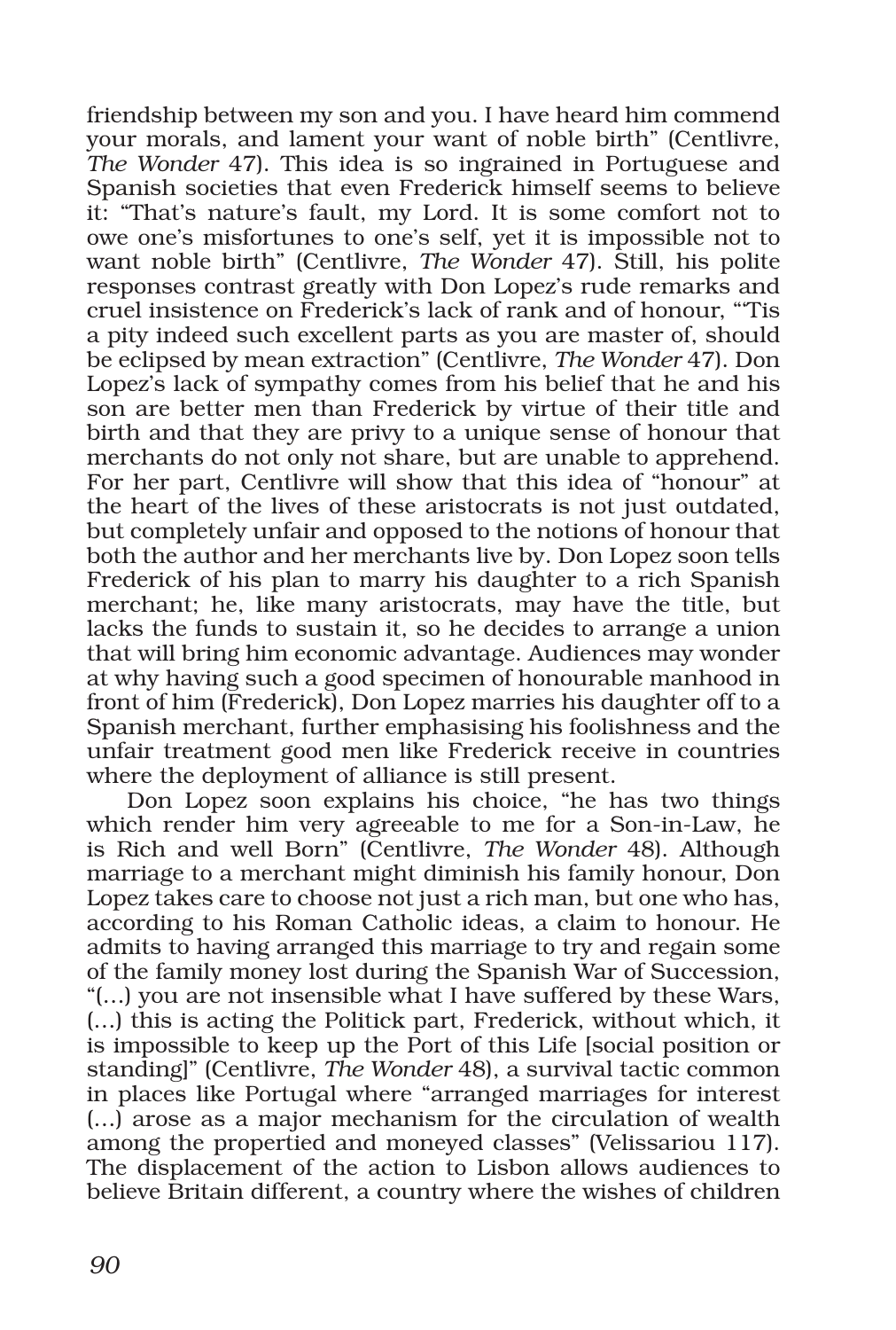are respected, where such a practice would be condemned, an attitude mirrored by Federick's outrage,"You will not surely sacrifice the lovely Isabella to age, avarice, and a fool. Pardon the expression, my lord, but my concern for your beauteous daughter transports me beyond that good manners which I ought to pay your Lordship's presence" (Centlivre, *The Wonder* 47). Still, Don Lopez remains firm in the face of these very just and fair arguments: as the *pater familias* of the deployment of alliance his main concern is not for the happiness of the children, but for the maintenance or improvement of the good name of the family. Consequently, "since family honour and the purity of both their bloodlines and names were at the centre of this deployment of alliance" his aim is to arrange marriages "as a means of implementing, improving relationships that already existed between powerful families, or to create new and profitable connections" (Martínez-García 64).

As customary, Don Lopez strives to maintain the good name of the family intact, an even bigger worry in his case since it has suffered a major blow after the unruly behaviour of both his children: his son has refused to marry the woman chosen for him, injured the lady's brother in a duel and has fled. His daughter, desperate at the thought of an unwanted union, jumps out a window and disappears. All of Don Lopez's efforts to repair the damage done to his name are in vain and he is finally tricked into accepting his children's choice of spouse. Although a triumph for his children, it is also a partial triumph for the man himself and his ideas about kinship: Isabella, married beneath her station, will be carried off to Britain and the affront to the family name will be forgotten in the distance. Don Felix, for his part, is more fortunate in his choice of spouse, for Violante not only contributes to the marriage with considerable wealth, but with a social position not too dissimilar to Don Lopez's.

The displacement of the action to Lisbon then, not only allows for the "normalization" of the precepts of the deployment of alliance, but it also serves as a way to oppose these unfair notions to the more rational system that rules Britain; it could even be argued that Centlivre uses this opening scene not just to outline Don Lopez's ideas on honour, but to lay bare Frederick's own system of values and worthiness: when confronted with the insulting remarks Don Lopez makes on his "unfortunate" lack of social standing, Frederick not only remains polite and unfazed, but even joins in the Grandee's laments, wishing for a title that would allow him to be considered worthy of marrying Isabella "he is Rich, and well born, powerful Arguments indeed! Could I but add them to the Friendship of Don Felix, what might I not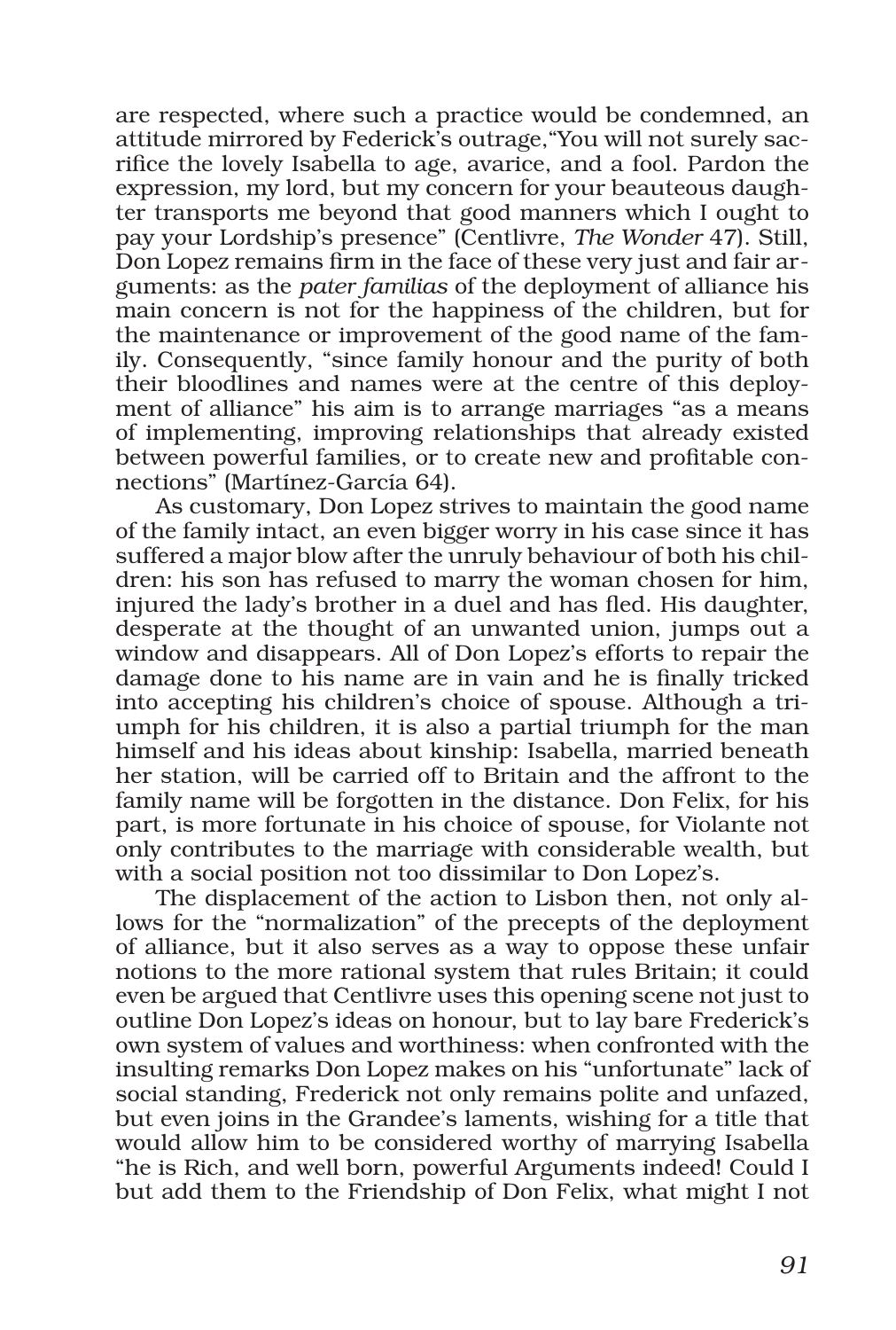hope? But a Merchant and a Grandee of Spain, are inconsistent Names" (Centlivre, *The Wonder* 49). In fact, "his frustration with Don Lopez's insistence on social status is clear and audiences feel sympathy for a man who is more worthy of admiration and honour than any grandee"(Centlivre, *The Wonder* 361), a sympathy that only grows stronger with each of his appearances on stage: all throughout the play, Frederick will not just be the only advocate for women's honour and rights, expressing his horror at the thought of a mercenary union ruling out love and happiness, $<sup>1</sup>$  but emerging as the only man to hear their expla-</sup> nations before he censures their actions, always trusting these women and their innate sense of honour, a most extraordinary action in a city which does allow women a claim to honourable behaviour. Many are the instances in which Frederick confronts not just his friend Don Felix, but even his social superior Don Lopez, being the most dramatic Act 3 scene 2, when the Grandee accuses him of having dishonoured his house and daughter, an unfounded charge to with the merchant promptly responds, outraged at such dishonourable behaviour,

LOPEZ (…) Frederick, an Affair brings me here—which—requires Privacy. — (…) Sir, I must tell you, that you had better have pitch'd upon any Man in Portugal to have injur'd, than myself (…).

FREDERICK I understand you not, my Lord! (…) Explain yourself my Lord! I am not conscious of any dishonourable Action, to any Man much less to your Lordship.

LOPEZ 'Tis false! You have debauch'd my Daughter (…).

FREDERICK My Lord, I scorn so foul a Charge.

LOPEZ You have debauch'd her Duty at least, therefore instantly restore her to me, or by St. Anthony I'll make you.

FREDERICK Restore her, My Lord! Where shall I find her?

LOPEZ I have those that will swear she is here in your House (…).

FREDERICK You are misinformed my Lord, upon my Reputation I have not seen Donna Isabella, since the Absence of Don Felix.

LOPEZ Then pray Sir—if I am not too inquisitive, What Motive had you for those Objections you made against her Marriage with Don Guzman Yesterday?

FREDERICK The Disagreeableness of such a Match, I fear'd, wou'd give your Daughter cause to curse her Duty, if she comply'd

<sup>1 &</sup>quot;Fred. Monstrous! These are the Resolutions which destroy the comforts of Matrimony" (Centlivre, *The Wonder* 49).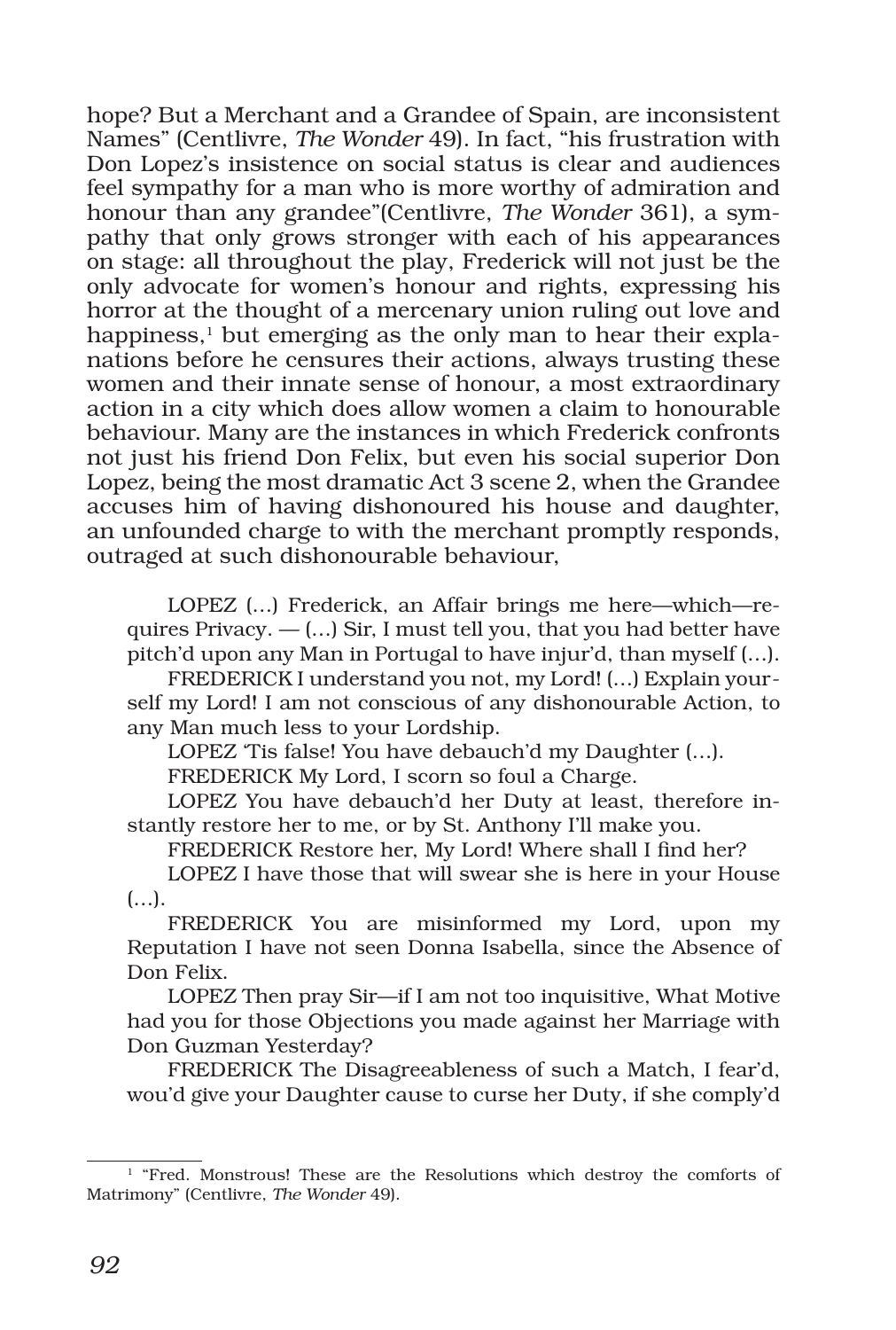with your Demands, that was all my Lord!

LOPEZ And so you help'd her thro' the Window to make her disobey (…)

FREDERICK This is insulting me my Lord, when I assure you I have neither seen, nor know anything of your Daughter—If she is gone, the Contrivance was her own, and you may thank your Rigour for it.

(Centlivre, *The Wonder* 75–6)

The raging Don Lopez does not seem to register how earnest the young man is when he swears upon his reputation, for the Grandee is unable to allow a merchant to have any sense of honour; but Frederick soon proves the contrary and thinks nothing of starting a fight to defend, not just his innocence, but his friend Felix from a mercenary Alguazil who represents the corruption of the deployment of alliance. When the Alguazil is called inside the house to search it, Frederick tries to stand in his way and declares he will be revenged for this trespassing on his property. Don Lopez seems to believe that his higher rank makes him privy to enter any house in Lisbon and so he tries to force his way into the room where Felix is hiding, proving how unfair and dangerous the notion of rank superiority might be,

LOPEZ Very well, Sir, however my Rigour shall make bold to search your House, here call in the Alguzile— (…).

FREDERICK The Alguzile! My Lord you'll repent this.

[*Enter Alguzile and Attendants*.]

LOPEZ No Sir, 'tis you that will repent it, I charge you in the King's Name to assist me in finding of my Daughter—Be sure you leave no Part of the House unsearch'd; come, follow me.

[*Goes towards the Door where Felix is; Frederick draws, and plants himself before the Door*.]

FREDERICK Sir, I must first know by what Authority you pretend to Search my House, before you enter here.

ALGUAZIL How! Sir, dare you presume to draw your Sword, upon the Representative of Majesty! I am Sir, I am his Majesty's Alguzile, and the very Quintessence of Authority—therefore put up your Sword, or I shall order you to be knock'd down—for know Sir, the Breath of an Alguzile, is as dangerous, as the Breath of a Demy-Culverin.

LOPEZ She is certainly in that Room, by his Guarding the Door—if he Disputes your Authority, knock him down I say.

FREDERICK I shall show you some Sport first; the Woman you look for is not here, but there is something in this Room, which I'll preserve from your sight at the Hazard of my Life.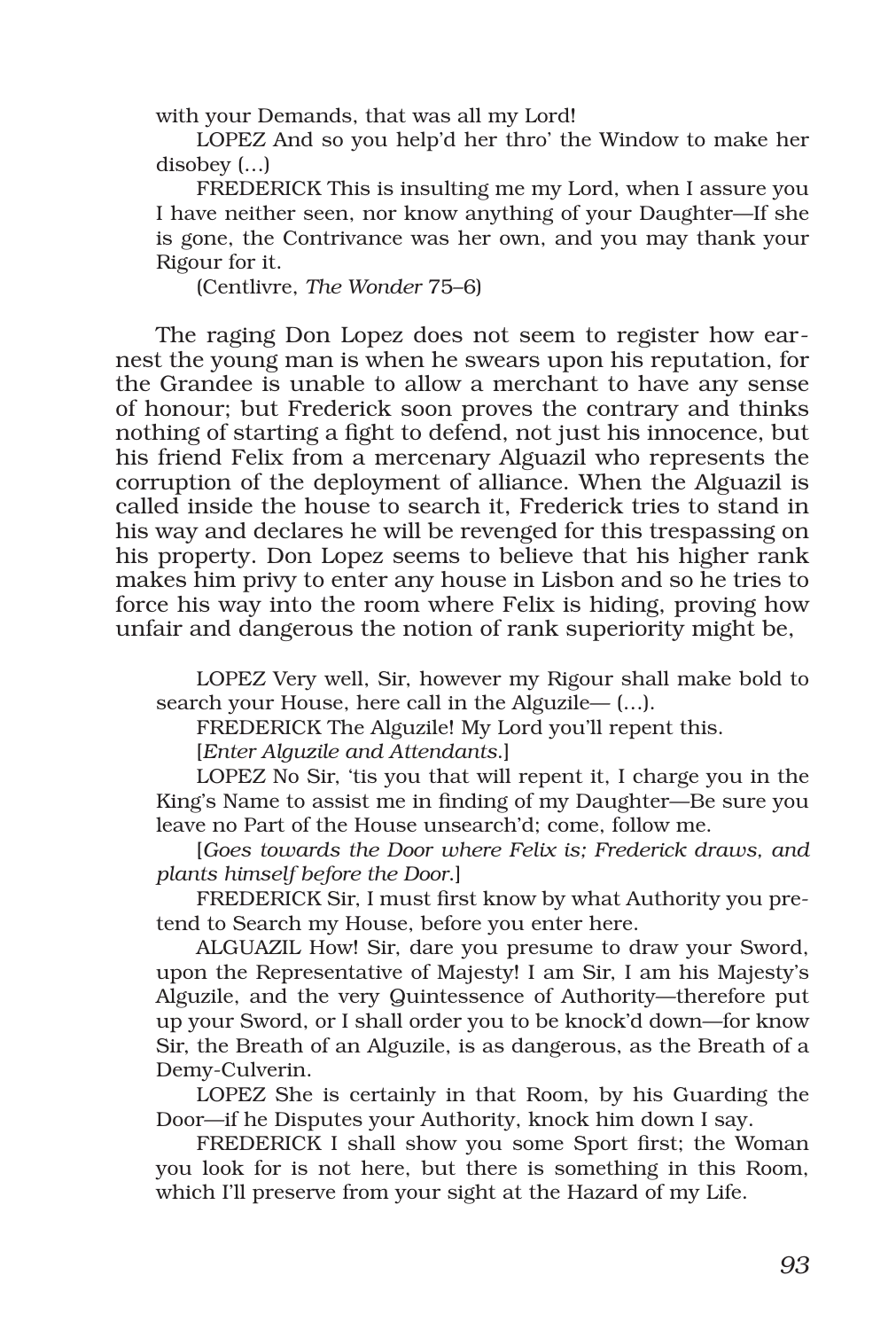LOPEZ Enter I say, nothing but my Daughter can be there force his Sword from him.

[*Felix comes out and joins Frederick*.] (Centlivre, *The Wonder* 76–7)

The ensuing sword battle is "an occasion for Frederick to demonstrate a merchant can have honour by drawing to bar the door to the room where Felix is" (Copeland, *Staging Gender in Behn and Centlivre* 13–6), an action that makes him, by the standards of the deployment of sexuality, worthy of the highest respect and honour. Swords are ubiquitous in Lisbon, where men are quick to draw at the minimal provocation, proving that "Latin" countries are more prone to irrational violence: Felix, for example, continuously reaches for his sword when angered or when he becomes suspicious and jealous (Centlivre, *The Wonder* 96), two things that happen uncannily often, as his exile from Lisbon for duelling proves. Frederick, for his part, remains calm in the face of these accusations and affronts to his honour, as it befits a true man of honour under the deployment of sexuality, and only offers to fight when he is accused of lying, a grievous offence for a man who prides himself in his honesty. As Copeland argues, "in this case, swordplay is the honourable defence of a gentleman, including a gentleman-merchant"(*Staging Gender* 136).

Frederick's worthiness is further emphasised by his exchange with the Alguzil, the supposed representative of the Government in this play, and as Puga points out, a "autoridade corrupta (…) cuja moral se pauta sobretudo pelo lucro imediato" (Puga, "Entre O Terreiro Do Paço" 322). In their exchange the Alguazil discovers Felix hiding and tries to bribe Don Lopez out of £500, to which Frederick responds by expressing his disdain for a representative on an unfair system that allows itself to be corrupted by money,

ALGUAZIL Ha, his Son! Here's five hundred Pounds good, my Brethren, if Antonio dies, and that's in the Surgeons Power, and he's in love with my Daughter you know—Don Felix! I command you to surrender yourself into the Hands of Justice, in order, to raise me and my Posterity, and in Consideration you lose your Head to gain me five hundred Pounds, I'll have your Generosity recorded on your Tomb-Stone—at my own proper Cost, and Charge—I hate to be ungrate-ful.

FREDERICK Here's a generous Dog now— LOPEZ Oh that ever I was born—Hold, hold, hold. FREDERICK Did I not tell you, you wou'd repent my Lord,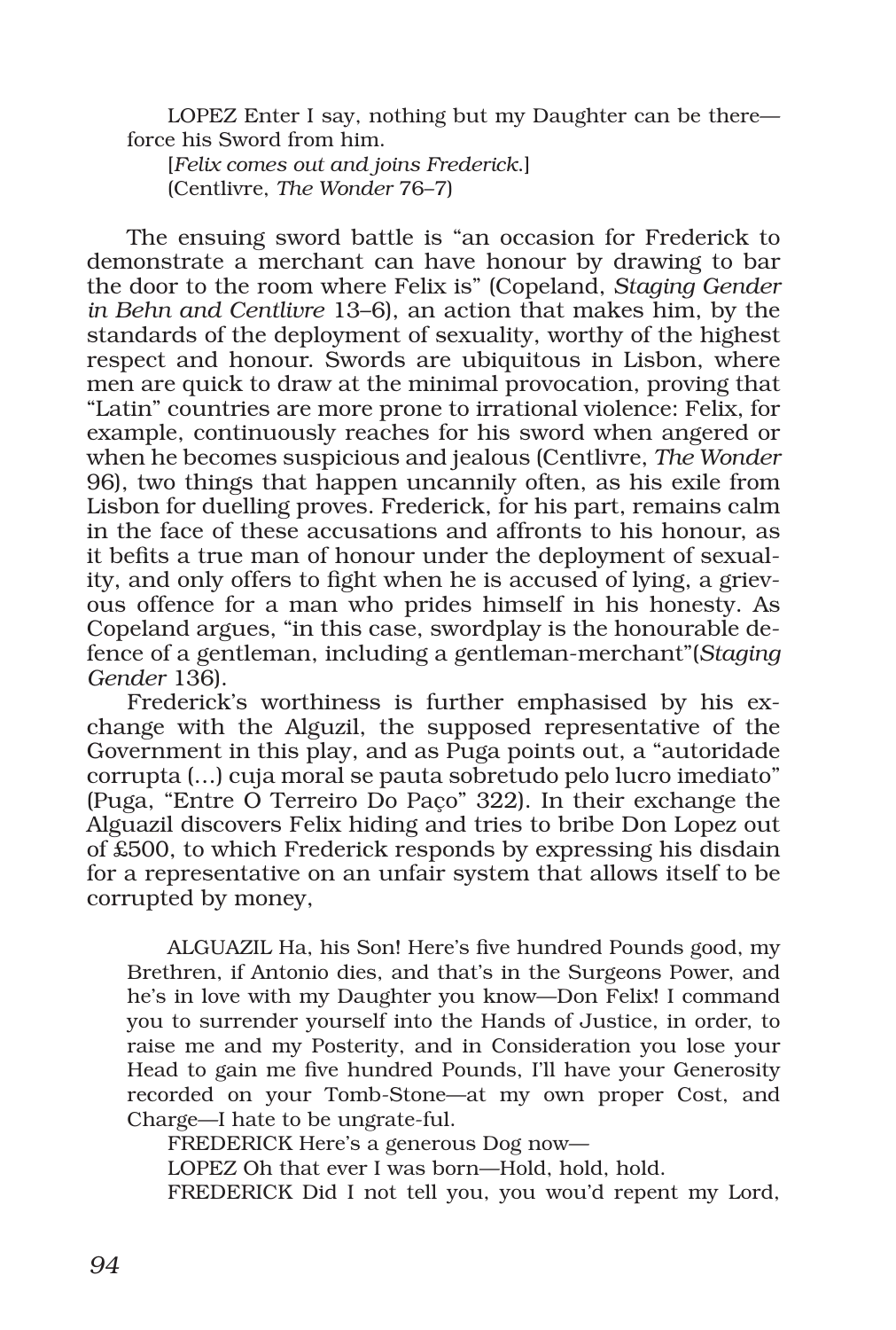What ho! Within there [*Enter Servants*] arm your selves, and let not a Man in, or out, but Felix—Look ye Alguzile when you wou'd betray my Friend for filthy Lucre, I shall no more regard you as an Officer of Justice, but as a Thief and Robber thus resist you.

FELIX Gen'rous Frederick! Come on Sir, we'll how you Play for the five hundred Pounds.

ALGUAZIL Fall on, seize the Money right or wrong ye Rogues. [*They fight*.]

(Centlivre, *The Wonder* 77)

Frederick, as the epitome of honourable manhood, is not just "honest in his dealings" but "does not allow others to be otherwise" (Martínez-García 363) and he soon emerges as the chosen representative of Centlivre's Whig ideals on liberty and feminism. In fact, "his constant defence of both Violante and Isabella's innocence and honour is certainly highly subversive in a male" (Martínez-García 363), even more so in a Portuguese, men who, like Felix, are traditionally portrayed as the misogynistic, jealous and violent types. Frederick, whose ideas about honour seem to come from the intelligence gathered during his visits to Britain (Centlivre, *The Wonder* 48), takes an extremely different approach to the mysteries that surround him, preventing irrational violence and absurd duels when he "persuades Felix to verify his suspicions before acting on them" (Copeland, *Staging Gender* 136).

Frederick's entreaties to Felix to try and curb his jealous and suspicious nature and his belief that jealousy is typical of the uneducated lower classes, $2$  not only serve to buttress the ridiculous nature of Felix's outdated system of values, but they also serve to highlight Frederick's worthiness and the unfairness of the Roman Catholic nation that does not grant him the honour he is more than worthy of. He is "a *raissonneur* in the play" (DeRitter 385) who reveals the absurdity of the deployment of alliance at work in Portugal, while defending a more rational approach to life and relationships. In what many critics have believed to be an expression of Centlivre's patriotism, Frederick claims to be an admirer of Britain and her principles, especially freedom and liberty, the two pillars that sustain the Whig political agenda, "My Lord, the English are by Nature, what the ancient Romans were by Discipline, courageous, bold,

<sup>2 &</sup>quot;This from a Person of mean Education were excusable, such low Suspicions have their source from vulgar Conversation; Men of your politer Taste never rashly Censure" (Centlivre, *The Wonder* 75).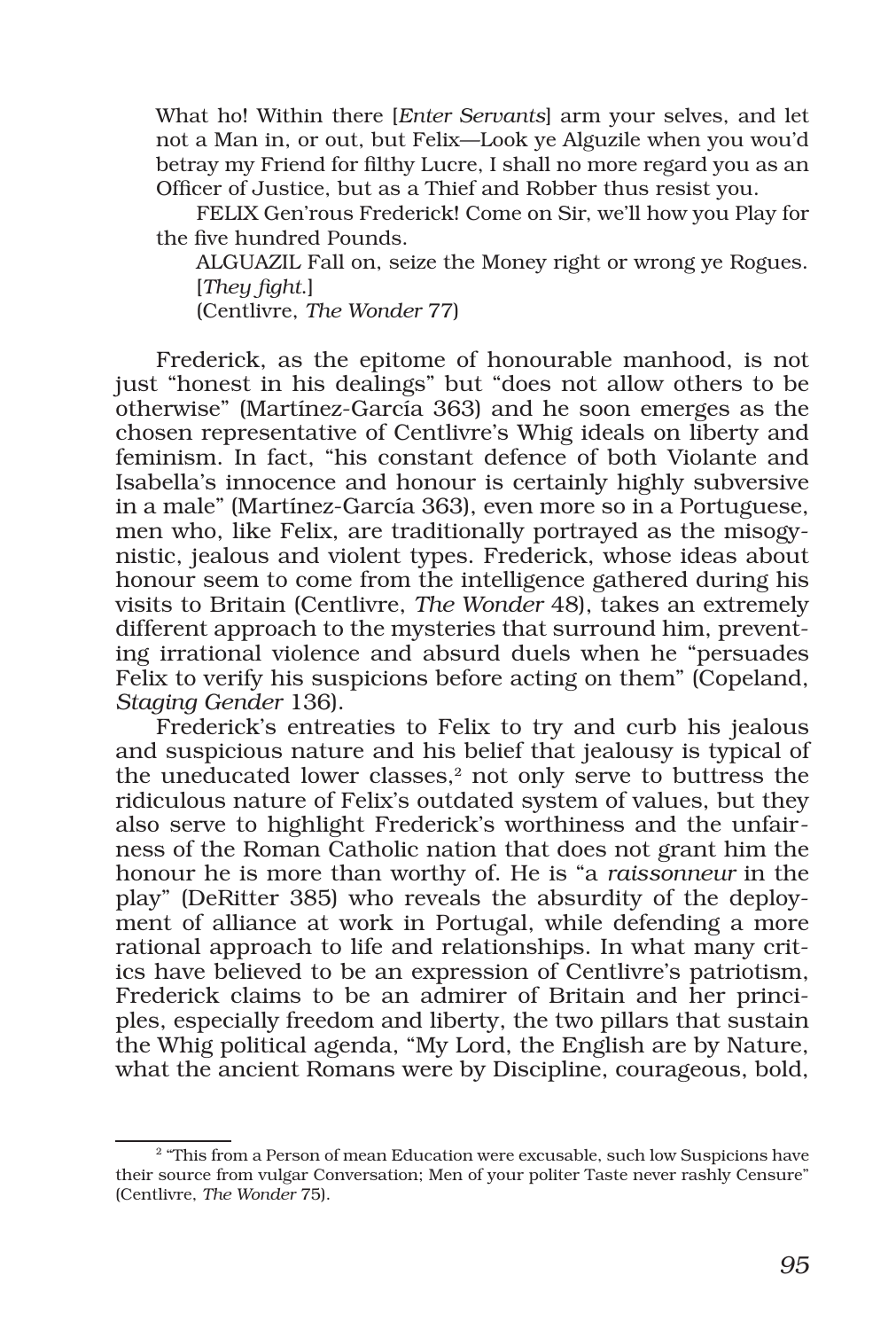hardy, and in love with Liberty. Liberty is the Idol of the English, under whose Banner all the Nation Lists, give but the Word for Liberty, and straight more armed Legions wou'd appear, than France, and Philip keep in constant Pay" (Centlivre, *The Wonder* 48). This equating of Britain with the great Roman Empire would most definitely appeal to the national pride of British audiences, delighted to see their country portrayed as "a nation of such openness, inclusiveness and freedom that Catholic Lisbon comes off as practically medieval in its readiness (…) to enforce discipline within the family" (Centlivre, *The Wonder* 16– 7). Patriotic appeals notwithstanding, the fact still remains that none of the British men present in the play possess the good qualities that Frederick displays, a realisation that turns this seemingly patriotic play into a reflection not on the superiority of one nation over the other, but on the prevalence of outdated notions of honour and rank in both countries.

Indeed, and in spite of all his good qualities and being the perfect embodiment of the Whig gentleman merchant, Frederick remains single and "is denied the 'prize' all heroes in comedies get: the lady" (Martínez-García 364), in a twist of the Spanish plot that comes to buttress Centlivre's critique of not just Portuguese society, but of the British one: although it is true that in Britain "merchants who succeeded in business could buy states and become country gentlemen" (Shaw 3), this practice was still frowned upon, especially by Tories. Thus, the unfair treatment Frederick is dealt and the realization that he "is not the hero of the play and (…) is denied a happy ending" (Martínez-García 365) are intended as 'food for thought' for Centlivre's audiences to reflect on the fairness of their own political inclinations.

In the second part of *The Busybody* Copeland argues Lisbon is a "stereotypical hyper-masculine environment of sexual intrigue and macho honour" (*Staging Gender* 109) where husbands and brothers vie with the British gentlemen for the attention of wives and sisters. One of the most zealous guardians of 'family honour' is Don Lopez, a Grandee of Portugal and referred to as a "bloody-minded Spaniard" (Centlivre, *Marplot in Lisbon* 74, 98) whose title seems to be inextricably linked to his ideas of honour and worth. This 'Latin' character is in possession of very specific traits: he is "irascível, vingativo destemido ao querer assassinar Marplot e ao ofender a irmã" (Puga, "A Lisboa Católica" 119), hot-headed and quick to draw his sword<sup>3</sup>

<sup>3 &</sup>quot;Don Lop. Name your Spado again, and I'll shake thee into Dust, thou feeble Dotard" (Centlivre, *Marplot in Lisbon* 8)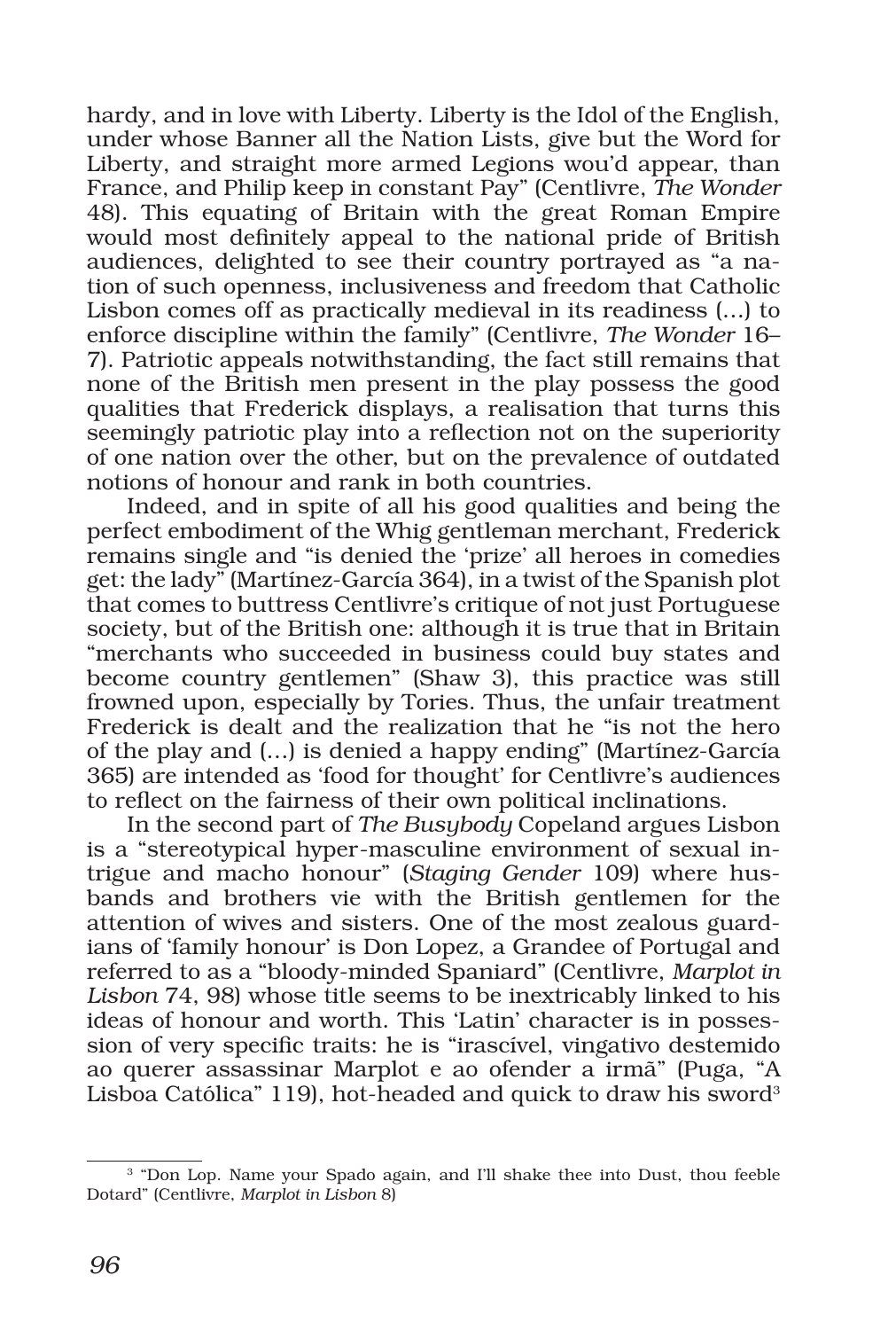to demonstrate a courage he believes all base-born men lack. This brutal and violent man whose impulsive behaviour audiences would read typically 'Spanish,' stands in clear opposition to Centlivre's defence of a more rational manhood and a concept of honour based on personal good deeds, rather than rank. The Grandee, who resembles both Don Lopez and his son Felix in many respects, feels a crippling apprehension about his sister cuckolding her husband, an anxiety which not only stems from the fact that "cuckoldry made nonsense of the gender order" (Fletcher 101), but from a skewed sense of responsibility for his sister's behaviour since "in the absence of a father, the brother became the guardian and patriarch of the family and sisters" (Martínez-García 184). Although Don Perriera is present in the play, Don Lopez feels it is his place to intervene and prevent his sister from becoming "the Strumpet of a damn'd Heretick" (Centlivre, *Marplot in Lisbon* 8), convinced as he is that his brother-in-law is incapable of acting as a true *pater familias* should, "Your Spado! Employ it against the Man that robs you of your Honour, and not against him that wou'd preserve it" (Centlivre, *Marplot in Lisbon* 8–9).

Don Lopez, as the head of one of the highest ranking families in Lisbon, is extremely concerned with the possible damage his sister's actions may cause to the name of his family and, consequently, his own honour; thus, he is more than willing to step into action if his brother-in-law will not: "this I know, if you won't punish her as a Wife, I will as a Sister; she shall not stain the Honour of my House this Way (…) I shall pursue my own Method" (Centlivre, *Marplot in Lisbon* 9). His distrust comes from his own heightened sense of worth, a trait he shares with his namesake in *The Wonder* and which rests firmly on his birth and title: as Grandee the honour of the family name must come before all things. As a proud Portuguese aristocrat, and continuing with the topical representation of 'Latin' characters, he soon emerges as the representative of the deployment of alliance "which took blood (its spilling and bloodties) as its central motif" and "bestowed on the King and the father, the divine power to rule over their dependants and (…) to control and take the lives of their subjects or kin" (Martínez-García 399). This is precisely his intention: to set the wrongs done to his honour right, through the spilling of blood if necessary. The Grandee's zeal to repair his family name is fuelled by his sister's previous offence to the family: "the greatest fear in a society so acutely conscious of status and hierarchy was of social derogation in marriage, of alliance with a family of lower state or degree than one's own" (Stone 87), a fear that became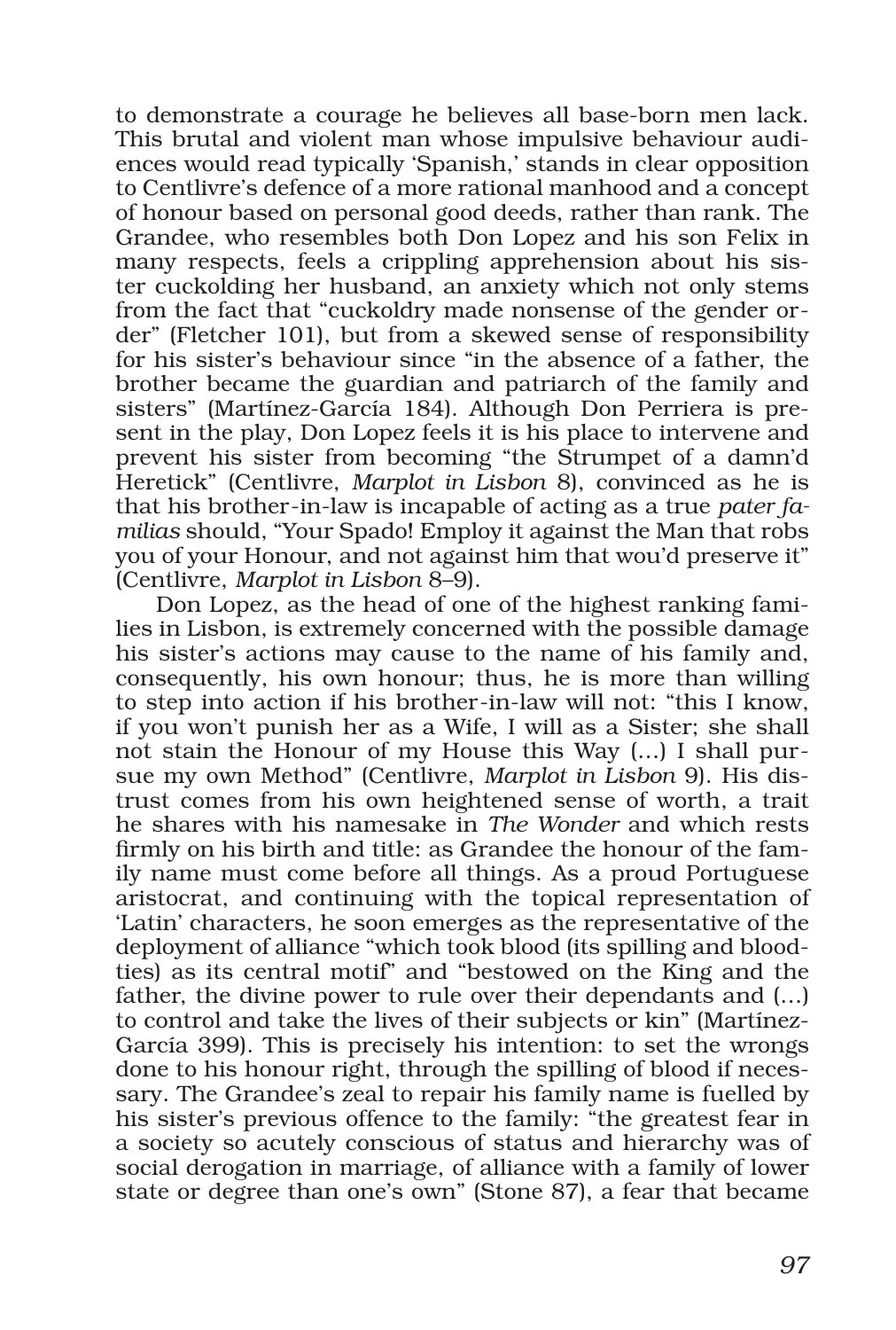a reality in Don Lopez's case when his sister "injur'd it [the Honour of his House] too much in marrying you [a merchant]" (Centlivre, *Marplot in Lisbon* 9), a union which was considered a dishonour for the nobility.

This strict division between classes is so deeply implanted in the Portuguese psyche that even Don Perriera, the foolish merchant, seems convinced of his own inferiority: "So, there's the Blessing of matching into an honourable Family: now must I bear all Affronts patiently, because I am but a Merchant, forsooth" (Centlivre, *Marplot in Lisbon* 9). Don Lopez not only considers Perriera his inferior because of his birth, but also for his inability to show the proper manly quality of courage, inextricably linked to his base origins; as the representative of the deployment of alliance, he believes Perriera, a merchant, is not a man of honour, and thus lacks "the necessary authority over his wife [which] also meant a loss of credibility, status and honour" (Martínez-García 196) and that all other men are weaklings "Cowardly Dog, [*beats him*.] dare to lie with a Man's Wife, and not dare to fight for her?" (Centlivre, *Marplot in Lisbon* 62).When his anxiety about the damaged honour of his family by an alliance with his social inferiors threatens to turn into something even more grotesque in the face of his sister's betrayal, his behaviour turns even more radical and violent and his thirst for blood (Centlivre, *Marplot in Lisbon* 67, 74), becomes ever more absorbing.

The further the play develops without any clear resolution to the affront to his blood, the more violent he becomes: his suspicions have him drawing his sword at any person he feels has insulted him and flying into fits of ever more violent rage. His irritation is exacerbated by the realisation that, as much as he wishes to avenge his sister's treachery, he must give precedence to his social inferior Perriera. And so sets about provoking the foolish merchant into action, delighting in his threats and promises of violent action, appealing to the Portuguese "manly" qualities of bravery and strength,

DON LOPEZ Certain Demonstration! Must you have ocular Proof? Must your Coward Heart be animated with the Sight? A Curse of your Equivocations.——

DON PERRIERA No, any other Sense will serve; let me hear 'em, feel 'em, nay smell 'em, and sure Cuckoldom is so rank a Scent, that tho' I lived in England, where they scarce breathe any other Air, I cou'd distinguish it.

DON LOPEZ Now you talk like a *Portuguese*; keep up this Passion, and secure the Honour of your House and mine, and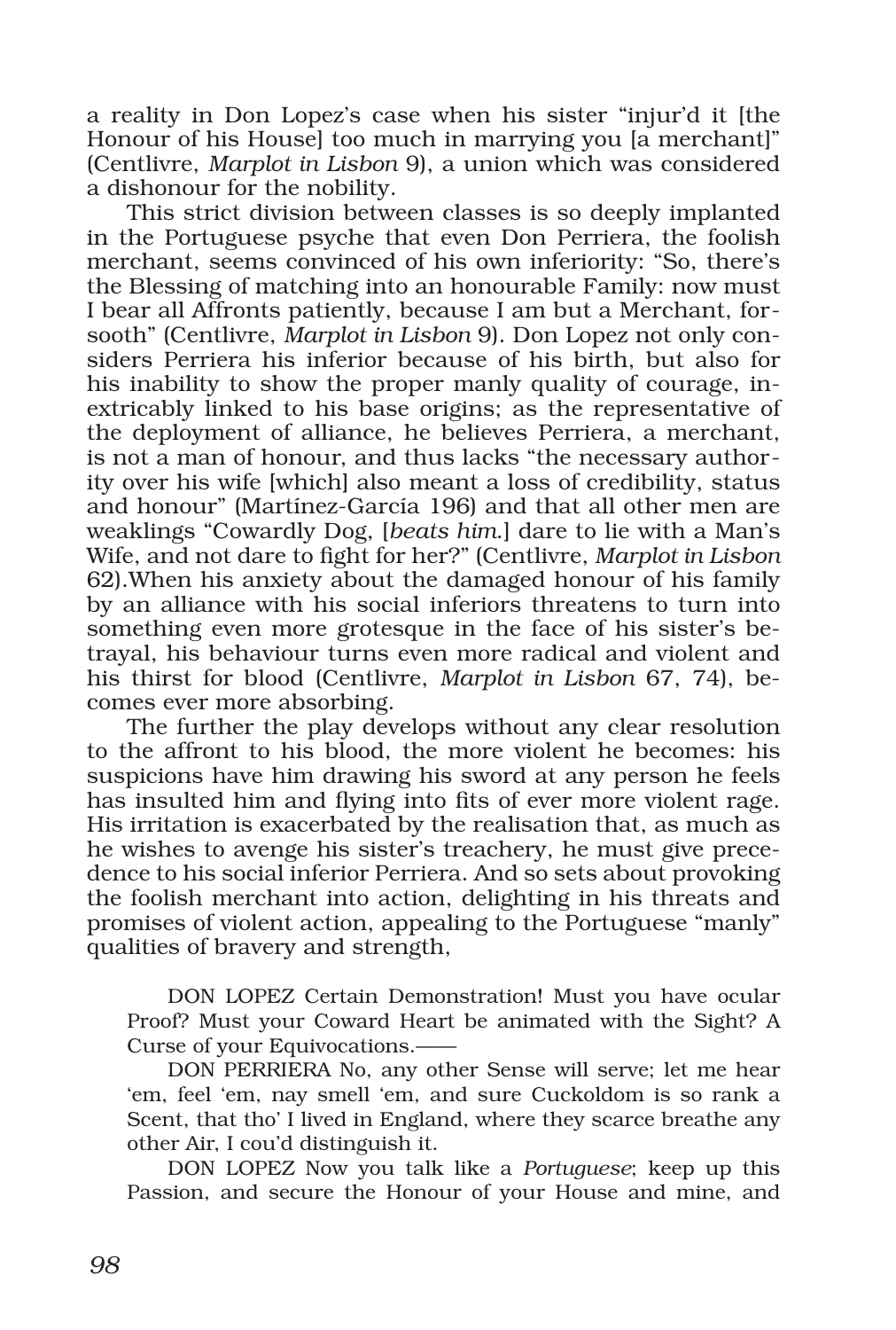deserve the Alliance of my Blood; it shall be my Care to fix them. (Centlivre, *Marplot in Lisbon* 10)

His pride in his bloodlines and his 'Latin' nationality are inextricably linked to this violent and passionate behaviour and are seen by British characters as typical traits of a Spaniard (the least likeable of all Latin nations), willing to defend his antiquated ideas of honour and family through violence. Still, his irrational behaviour and cruel treatment of others ultimately lead to his defeat and public shaming, as customary in this type of comedies. In the case of *Mar-plot*, Centlivre's delivery of the chastisement proves to be the ultimate coup against Don Lopez's antiquated Roman Catholic system of values, as it is delivered not just by a woman, but by the daughter of a British merchant, Isabinda, who, like Frederick, seems to carry the author's own voice and ideas. In fact, Isabinda's character seems to work as the embodiment of what O'Brien sees as the core of the playwright's Whig and feminist ideology: in his annotated edition to *The Wonder!* (2003), he argues that "Centlivre believes that the same Whig ideology that could bridge ethnic and political differences offers hope for bridging the difference between men and women as well, and thus might lead to women's full citizenship in their society" (Centlivre, *The Wonder* 17).

## IV. Angels in and out the House: Centlivre's Whig feminsim

When Isabinda, the serious heroine to Miranda's madcap (Copeland, *Staging Gender* 111), intervenes to stop Don Lopez from punishing his repentant and misguided sister, she appeals to Don Lopez's regard for blood ties, turning his own arguments against him and arguing that brothers should not encourage violence upon their sisters, but rather defend them against any threat, if only because the same blood runs through their veins.

Thus, with this appropriation of the most powerful symbol of the deployment of alliance, blood, Centlivre not only exposes this system as cruel and sustained by mistaken principles, but strengthens her Whig message,

#### [*Enter Don Lopez with his Sword drawn*]

DON LOPEZ What! Hangman like, are you asking Pardon ere you dispatch her? I'll lend you a helping Hand, since you are not Master of your Resolution.

DON PERRIERA [*rises hastily, and catches down a Blunderbuss, and cocks it at Lopez*] Zounds, put up your Sword,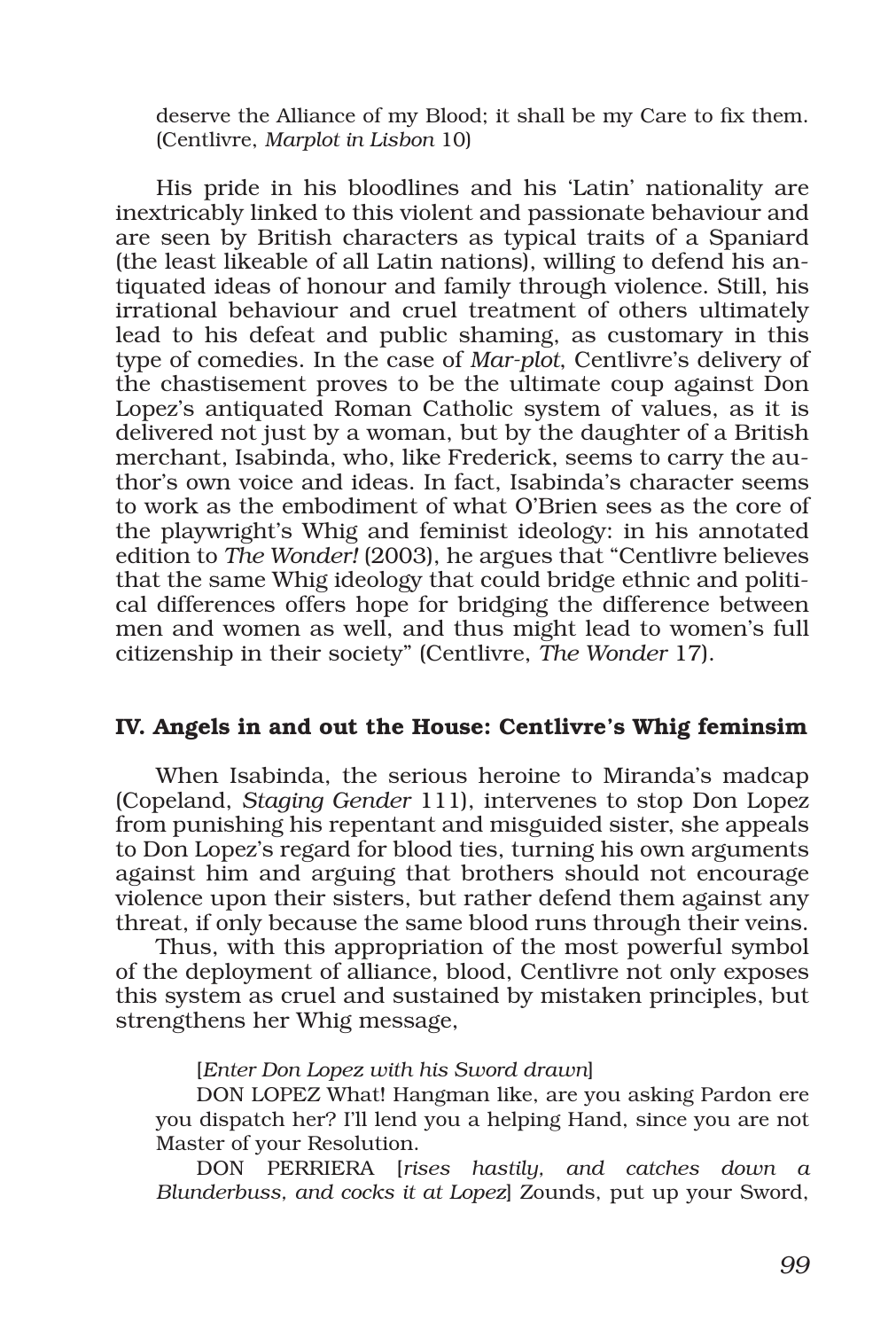or by St. Anthony, I'll shoot you thro' the Head

(…)

ISABINDA A Brother shou'd rather reconcile, than blow the Coals of Strife; 'tis barbarous in Strangers, but much more so, in those ally'd to us by Blood: Revenge, tho' just, excludes Religion, and he that pursues it, poisons all his Morals, and impudently affronts that Power which gave him Breath to threaten.

DON LOPEZ Hey Day! What Philosophy have we here?

DON PERRIERA Out of my Lodgings, I say, without one Question more, and never set Foot into them again, as you hope to keep your Guts in. I'll be plagu'd with no more of your Jealousies, I warrant you.

DON LOPEZ Fine! your Lodgings!—but hear me, Don, dare not, for your Soul, say you match'd into my Family, or you Mistress, —boast of any Blood of mine, as you value those Eyes—for from this Day I hold you as a Bastard, and may Perdition seize you both. [*Exit*.]

(Centlivre, *Marplot in Lisbon* 92–93)

Although her discourse does nothing to change Don Lopez's resolve, for he is swift to sever all ties with his sister and his brother-in-law, threatening them with violence if they dare mention him as a blood-relation, her character comes to reinforce "the concept of liberty, fundamental to Whig ideology [which] connects Cenlivre's political views to her feminism" (Copeland, "A Bold Stroke for A Wife By Susannah Centlivre" 721).

Isabinda comes to Lisbon in pursuit of her husband Charles, in Portugal, to finalise his father-in-law's business. The gentleman, who seemed to have abandoned his libertine ways, soon finds that exotic Lisbon is perfect for a romantic intrigue, for not only does it secure the absence of his wife (or so he thinks) but it is also an inviting place, where women are more compliant and inclined to engage in extra-marital relations as his friend Colonel Ravelin explains "the Women, I'll say that for 'em, are kind enough, and won't put you to the Expense of swearing and lying to gain them" (Centlivre, *Marplot in Lisbon* 11). The gentleman soon finds himself out of his depth in Lisbon, embroiled in an intrigue which is far more dangerous and complicated than he could have anticipated; it is not until the last act that his wife Isabinda intervenes to rescue her unfaithful husband from an affair that could very well have lethal consequences.

In a plot borrowed from marriage plays, "Charles is one of the period's relapsed libertines and she is the idealized faithful wife who reclaims him" (Copeland, *Staging Gender* 111), becoming the epitome of honourable femininity that the deployment of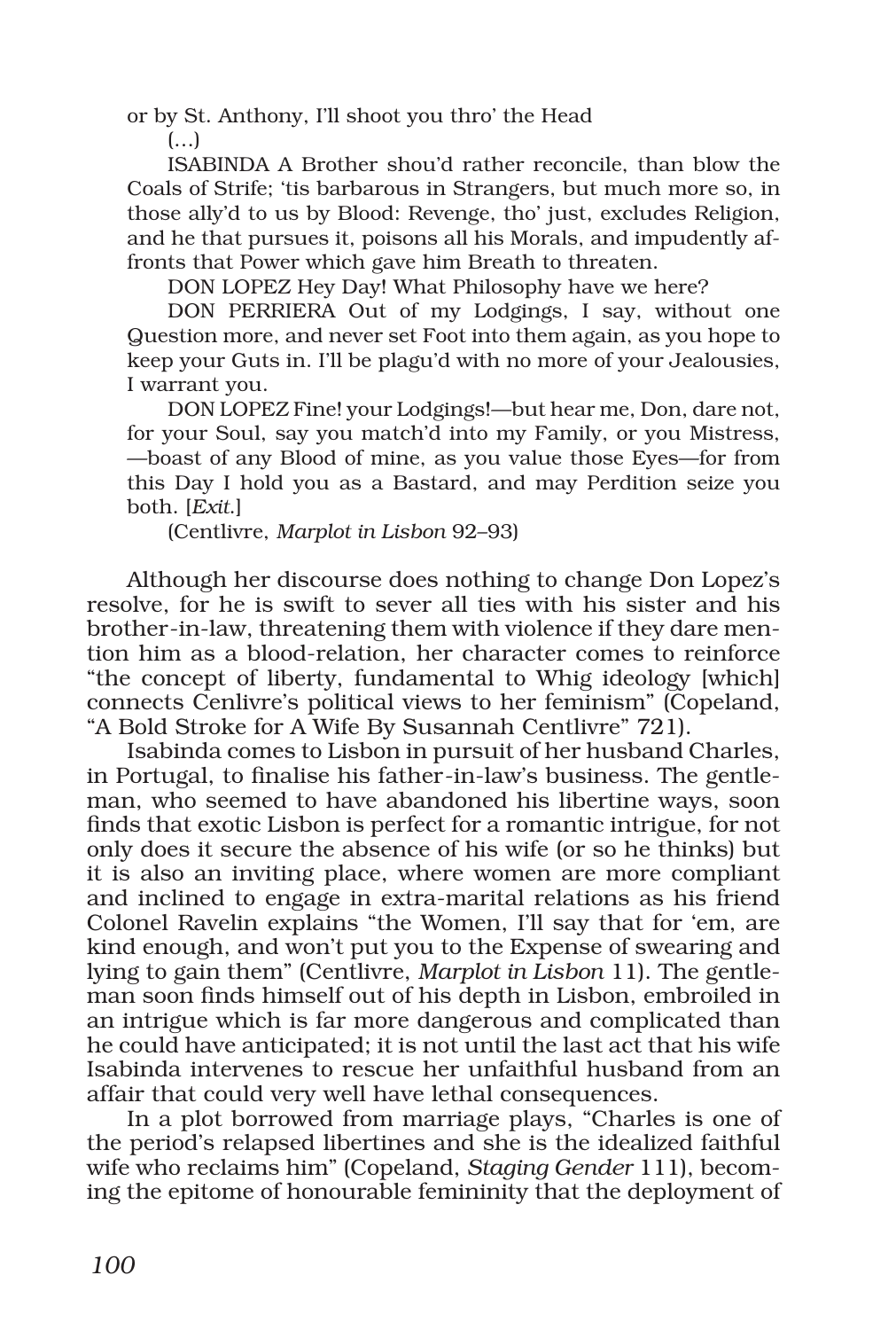sexuality preaches and in accordance to "the growing sense of women as a moral force in society" (Williamson 207).The scientific revolution of the  $17<sup>th</sup>$  and  $18<sup>th</sup>$  centuries meant the arrival of the deployment of sexuality, with its insistence on gender difference, rather than inferiority or superiority. "Woman, in this reading, is no longer a lesser form of man" (Fletcher 396), but a different creature, with her own biological tendencies that make her better suited for a private and domestic life: "misogynist pamphlets were replaced by more positive depictions of the goodness of the female sex" (Martínez-García 121) and "strict didacticism steadily gave way to sweetly worded and persuasive phrases about women's goodness, softness and tenderness as the domestic cult of womanhood based on complementary spheres gathered strength" (Fletcher 396).

Thus, Isabinda "becomes in *Mar-plot* a romance version of the 'nurturing' spouse of the era's conduct books" (Copeland, *Staging Gender* 111).Such traits can be clearly seen in her attitude to her unfaithful husband, which contrasts greatly with the jealousy and violence of Charles's Portuguese mistress, "descrita como ciumenta, cruel e de sangue quente" (Puga, "A Lisboa Católica" 119) who threatens him with a dagger (Centlivre, *Marplot in Lisbon* 31) and has her Bravoes always ready to attack (Centlivre, *Marplot in Lisbon* 18). When Isabinda, dressed as a Catholic priest, learns from her own husband about his affair and, although he was planning to be unfaithful, Marplot's continuous interruptions and the extreme vigilance that Don Lopez and Don Perriera exert on Donna Perriera "have postponed sex until the severe consequences of transgression become clear" (Copeland, *Staging Gender* 112), so she can forgive both and resolves to help and restore domestic order.

ISABINDA A weak Defence, alas, shou'd I desert him——Put up your Sword, in pity to your Ignorance, and in Hopes of converting you to the true Faith, I'll deliver you from this Hazard.

CHARLES But can you save her too?

ISABINDA How, Son! is this a Time to dream of future Pleasures?

CHARLES I'll give you mine Honour, Father, never to see her more; but as I am Partner of the Guilt, I wou'd not have the Punishment be only her's.

ISABINDA Well, I'll endeavour to preserve her too; observe my Orders well, turn your Face, here put on this Garment, my Brother there will conduct you to a Place of Safety, where I desire you'll wait till I come; look not behind you, nor speak as you pass to the Husband of that Lady.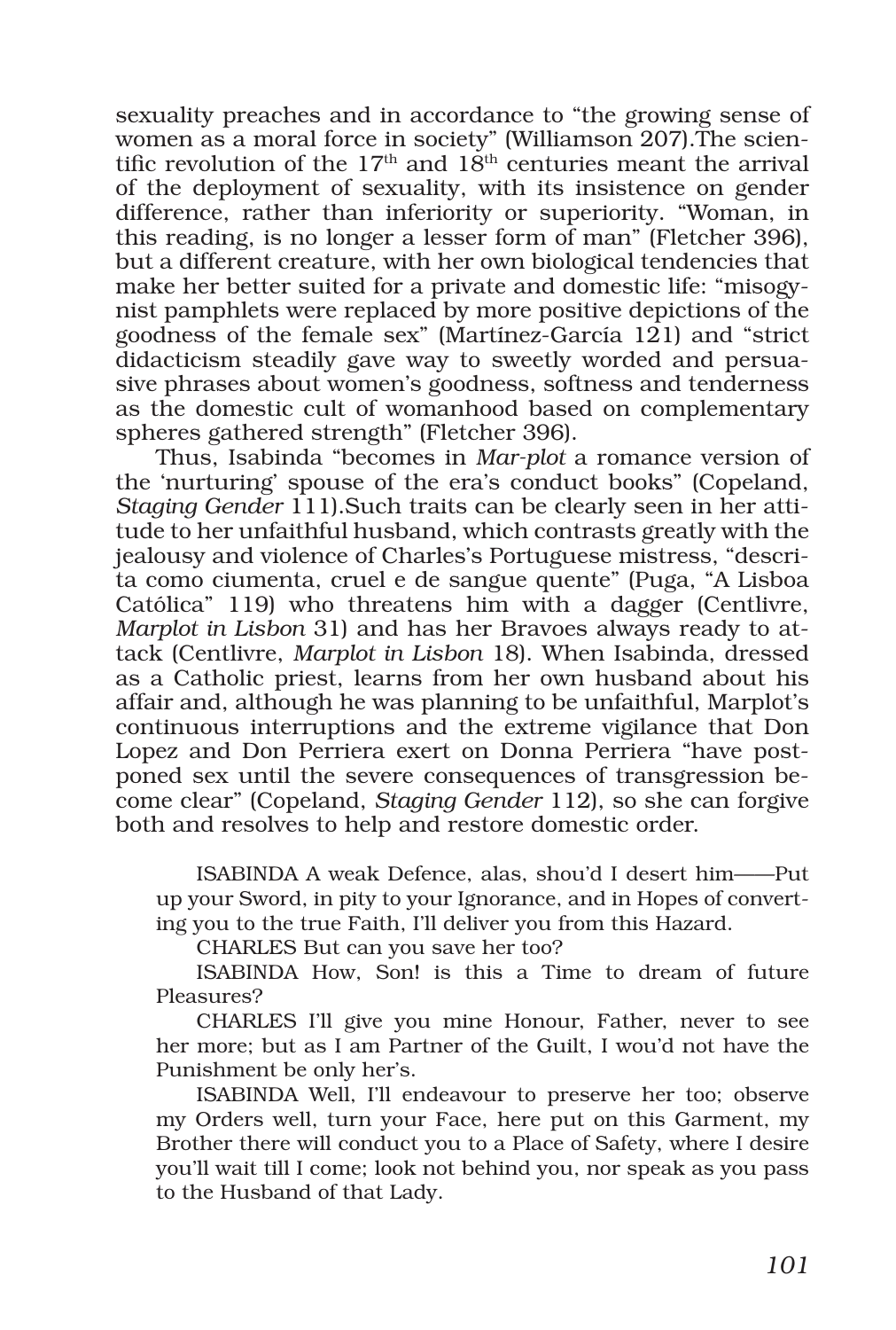(Centlivre, *Marplot in Lisbon* 89).

As Copeland points out, Isabinda is invested with "a feminine identity that includes a pronounced moral component" (*Staging Gender* 112), emphasised by her "priest" disguise, which gives her supreme authority in the eyes of the Portuguese characters, but which British audiences will understand as a comment on "os excessos da Igreja Católica" (Puga, "A Lisboa Católica" 116), especially the scene in which the curtain is drawn to reveal Donna Perriera on her knees, confessing her guilt to Isabinda, who still wears the priest costume. Such a scene, and its reversal of gender and religious roles, contributes to the characterization of Isabinda as the understanding wife, for "she emerges from this intrigue as a moral instructor" *(Staging Gender* 112), who not only saves Donna Perrerira from the ire of her brother, but also teaches her the way of honourable womanhood,

DONNA PERRIERA Oh, Madam, you have set Vice and Virtue in their proper Light, from whence I see the Deformity of one, and the Beauty of the other; your generous Forgiveness is all I want, to raise my Soul above a second Fall. I have injur'd you, but——

ISABINDA No more of that; the good Inclination which you shew wipes out all Faults with me, and your Perseverance will give you as large a Share in my Breast, as if you never had offended. Rise, Madam, I hear the Door unlock, prepare your Husband according to my Direction, and leave the rest to me.

(Centlivre, *Marplot in Lisb*on 91)

In spite of this portrayal of Isabinda as the model "Angel in the House"(Patmore), the fact still remains that she, unlike the quasi-mythical figure poem, leaves her house and country in search for her husband, taking action into her own hands: with her trip to Lisbon, she displays an agency forbidden to British "women without property of their own" (Centlivre, *The Wonder* 17), an independence stemming from her status as merchant's daughter which ensures she retains some economic independence from her husband, granting her the liberty to move freely between the two countries, proving that "a Grã-Bretanha é considerada uma nação onde reina a liberdade individual" (Puga, "A Lisboa Católica" 121) irrespective of rank or gender. Isabinda's "easy" passage from one context to the other, "permite a Centlivre criticar indirectamente e elogiar de forma directa os seus conterrâneos, bem como satirizar a opressão e a repressão patriarcal da liberdade individual na Península Ibérica católica"(Puga, "A Lisboa Católica" 121), a criticism she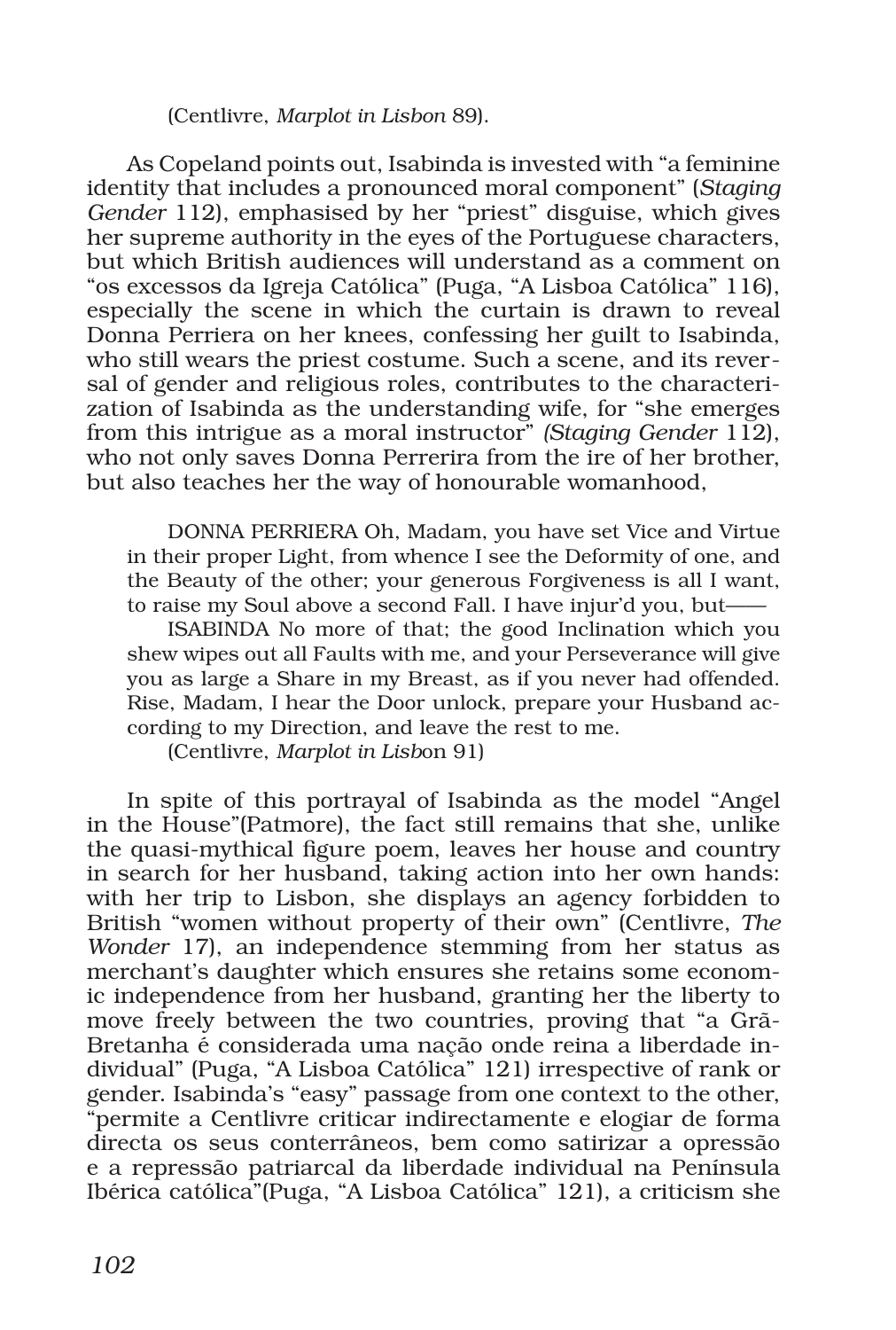manages by turning Lisbon into a mirror where British audiences can see the risks of not allowing women any freedom: had Isabinda not left Britain to save her husband, the consequences would have been disastrous for all with an international conflict arising from the deaths of both Charles and Donna Perriera.

# V. Conclusion

Although Centlivre's Portuguese plays have never been considered overtly political, the truth is that she "was unequivocally Whig in her politics" (Copeland, "A Bold Stroke for A Wife By Susannah Centlivre" 903), a tendency that can be clearly seen in the two works studied: *The Wonder and Mar-plot* revolve around the ideas of liberty and freedom, notions inextricably linked to a Whig feminism which filters through the text in the author's defence of merchants and their *novel* ideas of honour (a personal quality completely independent from rank or gender) and her derogation of antiquated Roman Catholic and Tory aristocratic notions of kinship and honour as completely dependent on social status and the purity of bloodlines.

To create her defence of such ideas, Centlivre moves the action to Lisbon, not only as the most plausible scenario where the two social systems would coexist, but to create a displacement that "serves to soften some of the of the force of Centlivre's critique to patriarchy, making these problems seem more typical of Catholic countries in warm climates than it is of Protestant Britain" (Centlivre, *The Wonder* 15–16), in an attempt at warning audiences (especially those with Tory sympathies) of the dangers of sharing in the ideas of these Roman Catholic countries.

Thus, the playwright creates two groups of characters whose opposing views of the world ensure that Lisbon will soon become a battlefield where the ideas of the deployment of alliance will engage in a war with Centlivre's own Whig ideals. In *Mar-plot*, "Don Lopez emerges as the embodiment of stereotypically Latin short-temperedness, propensity to violence, and obsessions with familiar honour" (Copeland, *Staging Gender* 111), traits he shares with Don Lopez in *The Wonder*: the two men are, undoubtedly, equated with the deployment of alliance and with the most conservative part of Portuguese society, an aristocracy that does not want to let go of the Spanish influence even if it proves to be a most pernicious one. Centlivre portrays them as unreasonable characters whose tendency to rash judgements and violent action and whose blindness to the honourability of the mercantile classes not only jeopardize the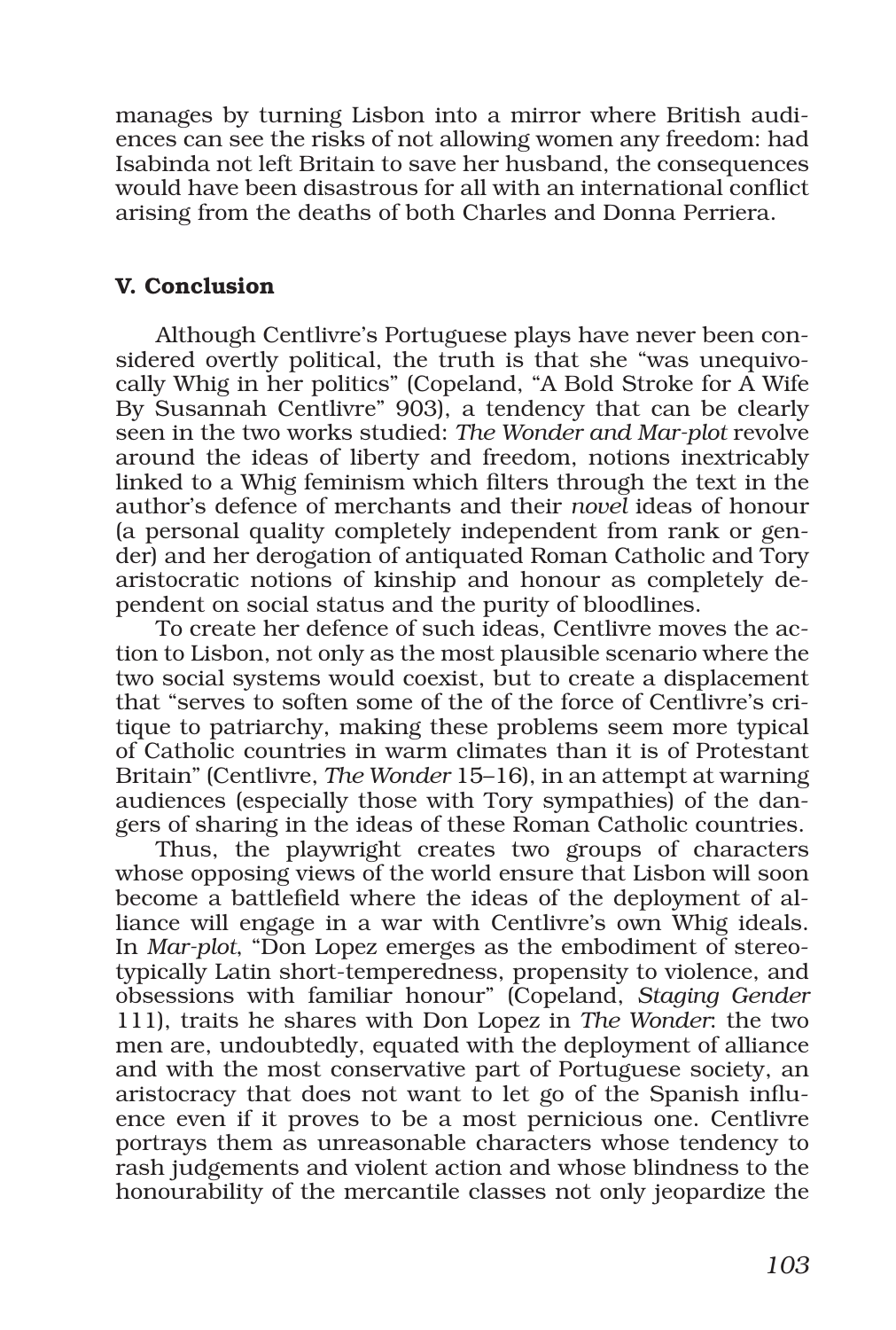stability of Portugal but the continuity of the bloodlines they have strived to maintain. *The Wonder* and *Mar-plot* present us, not with a group of courageous and honourable aristocrats, but with a group of men whose irrational set of ideas not only render their zealousness ridiculous, but whose violence ultimately leads to their defeat.

It is the merchant classes, in the figure of Frederick and Isabinda, where the true worth and honour lay: it is Frederick, the Portuguese merchant, who displays all the hero qualities in *The Wonder* and it is a woman merchant, Isabinda, who ultimately ensures that the plots in *Mar-plot* come to a happy resolution. Although Frederick has a clear moral superiority, and although "the merchant comes out victorious" of his battle against the deployment of alliance, he is "'incomplete,' since he remains unmarried and unable to claim the title of 'hero' (Martínez-García 360), an outcome which seems intended to comment on the unfairness of a political and social systems that, unlike Whig ideas, equate honour and rank. Centlivre's unwillingness to crown Federick as the "hero" of *The Wonder* serves to point out that, under the deployment of alliance, women are not the only individuals excluded from actively participating in society and that the notions of honour and family that buttress this system prevent worthy principles from claiming their rightful place.

Her Whig message is underscored in the figure of Isabinda, whose moral superiority is seen in her magnanimity towards Charles and Donna Perriera and in her chastisement of Don Lopez. Charles' wife is not just a laudable representative of honourable merchant classes and their admirable values but an example of Centlivre's feminism and her heroines: self-assured and independent women from the mercantile classes, whose righteous system of values ensure they will make the most of their liberty when they allowed such a privilege. Isabinda's freedom of movement and action is what ultimately brings about order and peace to the riotous and impassioned Portuguese capital; Centlivre, as an acute social commentator, is aware of the fact that, even in Britain, a nation that has freedom as its idol, most women were not given the privilege of Isabinda's economic independence and the liberty it entails.

Centlivre's defence of the mercantile classes should not be viewed as a straightforward patriotic celebration of Britain, for many are the elements that undermine her praise of Great Britain and her morals: most notably, her honourable merchant is not British, but Portuguese, a detail which is intended to caution her English audiences against believing themselves to be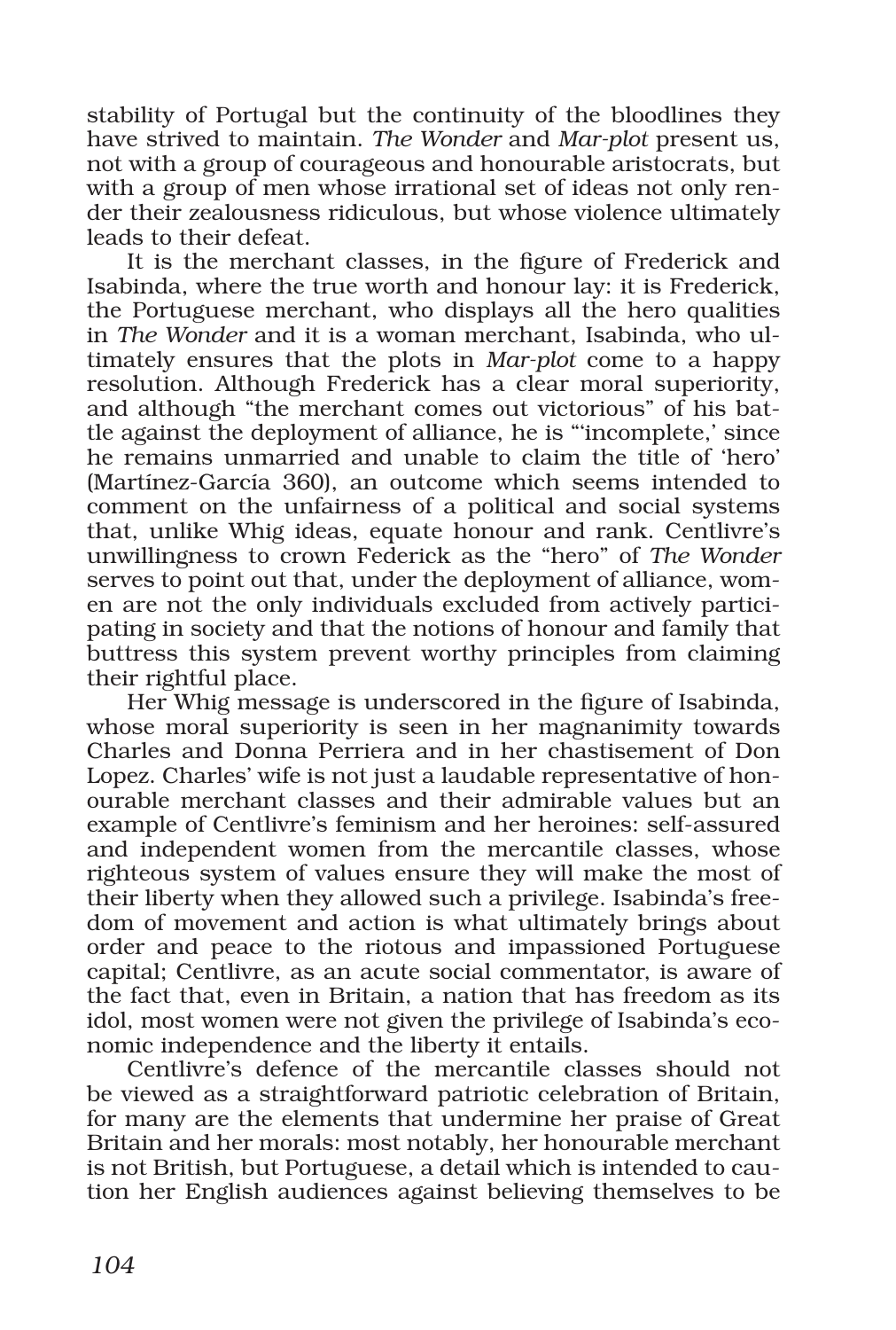the superior nation. Additionally, Isabinda's independence, exceptional in both Portugal and Britain, reinforces her caution against excessive national pride. Using Portugal as a battlefield where the two powers and visions of the world fight for permanence, Centlivre does not try to faithfully represent England, but rather creates an idealised vision of her nation: Britain would be the perfect nation if it were "united, not by blood but rather by shared commitments to freedom and liberty" (Centlivre, *The Wonder* 16), by a Whig ideology that would ensure not just the felicity of its inhabitants, but the welfare of the nation, which would them live up to the praise Frederick showers on her in Act I.

### WORKS CITED

- Caldwell, Robert G. "The Anglo-Portuguese Alliance Today." *Foreign Affairs (pre-1986)* 21.000001 (1942): 149.
- Centlivre, Susanna. *Mar-Plot in Lisbon; or the Second Part of the Busy Body*. Ed. Delphine Lettau. Toronto: Distributed Proofreaders Canada, 2014.
- ---. *The Wonder: A Woman Keeps a Secret*. Broadview Press, 2003.
- Copeland, Nancy. "A Bold Stroke for A Wife By Susannah Centlivre." *The Broadview Anthology of Restoration and Early Eighteenth-Century Drama*. Ed. Douglas J. Canfield and Maja-Lisa von Sneidern. N.p. 721–761.
- ---. *Staging Gender in Behn and Centlivre: Women's Comedy and the Theatre*. Ashgate Publishing, 2004.
- DeRitter, Jones. "On Using Thelma and Louise to Teach Centlivre's *The Wonder!*" *Teaching British Women Playwrights of the Restoration and Eighteenth Century*. Ed. Bonnie Nelson. New York: Modern Language Association, 2010. 382–390.
- Fletcher, Anthony. *Gender, Sex and Subordination in England, 1500-1800*. New edition. Yale University Press, 1999.
- Foucault, Michel. *The History of Sexuality, Volume I: An Introduction*. Random House, 1990.
- Foyster, Elizabeth A. *Manhood in Early Modern England: Honour, Sex and Marriage*. Longman Publishing Group, 1999.
- Kastan, David Scott. *The Oxford Encyclopedia of British Literature*. Oxford University Press, 2006.
- Lock, F. P. *Susanna Centlivre*. Twayne Publishers, 1979.
- Martinez-Garcia, Laura. *Seventeenth and Eighteenth Century English Comedies as a New Kind of Drama: A Foucauldian Interpretation of Family Relations, Sexuality, and Resistance as Psychological Power*. Lewiston, MA: Edwin Mellen Press Ltd, 2014.
- Patmore, Coventry. *The Angel in the House*. Macmillan, 1863.